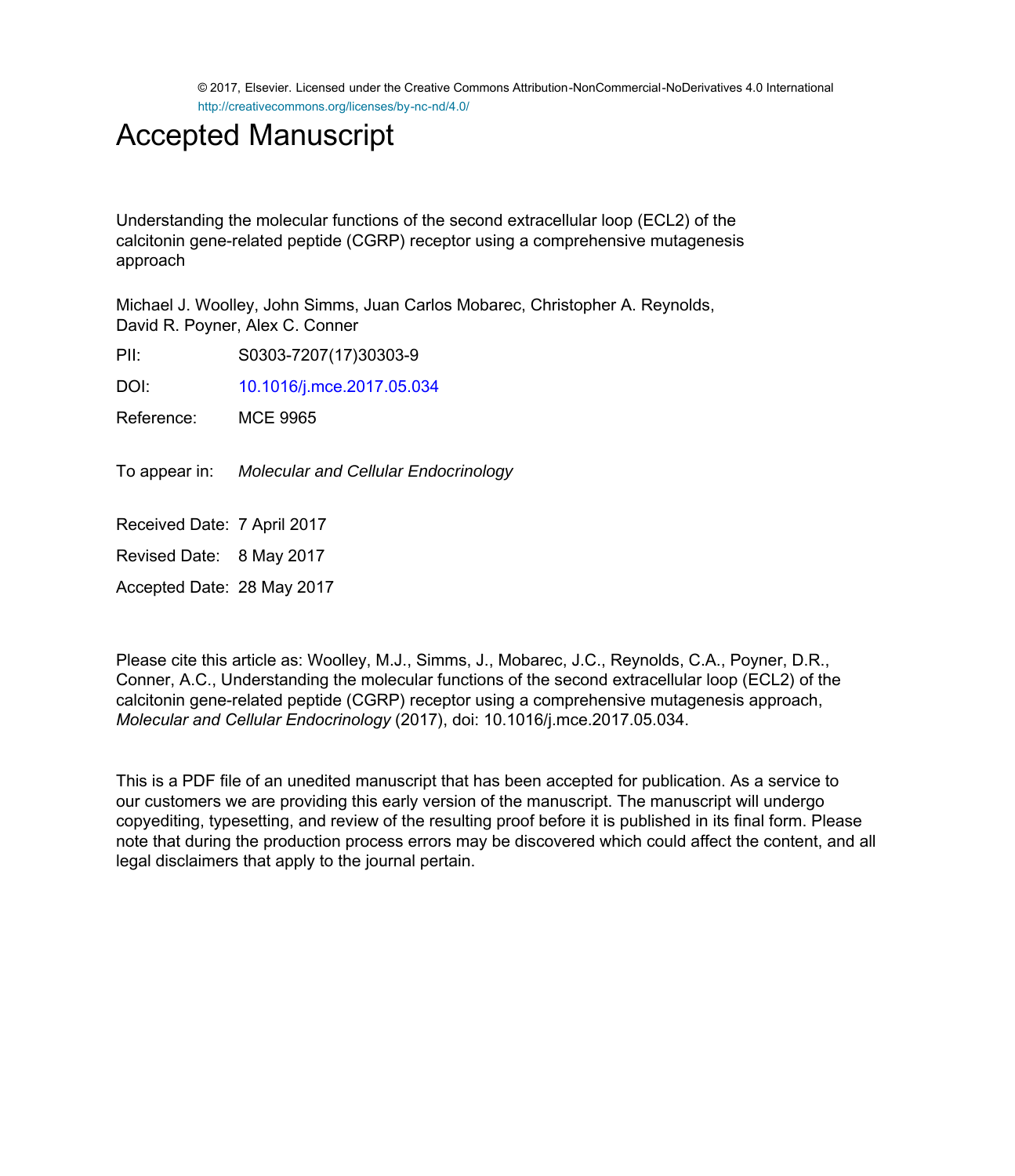**Understanding the molecular functions of the second extracellular loop (ECL2) of the Calcitonin Gene-Related Peptide (CGRP) receptor using a comprehensive mutagenesis approach.** 

Woolley', John Simms', Juan Carlos Mobaree', Christopher A Reynolds'', David R.<br>
Id Alex C. Conner<sup>1</sup><br>
Clinical Sciences, College of Medical and Dental Sciences, University of Birmingha<br>
Birmingham, B15 2TT, UK<br>
Life and H Michael J. Woolley<sup>1</sup>, John Simms<sup>2</sup>, Juan Carlos Mobarec<sup>3</sup>, Christopher A Reynolds<sup>3\*</sup>, David R. Poyner<sup>2\*</sup>, and Alex C. Conner<sup>1\*</sup>

<sup>1</sup>Institute of Clinical Sciences, College of Medical and Dental Sciences, University of Birmingham, Edgbaston, Birmingham, B15 2TT, UK

<sup>2</sup>School of Life and Health Sciences, Aston University, Aston Triangle, Birmingham, UK

<sup>3</sup>School of Biological Sciences, University of Essex, Colchester, UK

\*To whom correspondence should be addressed

1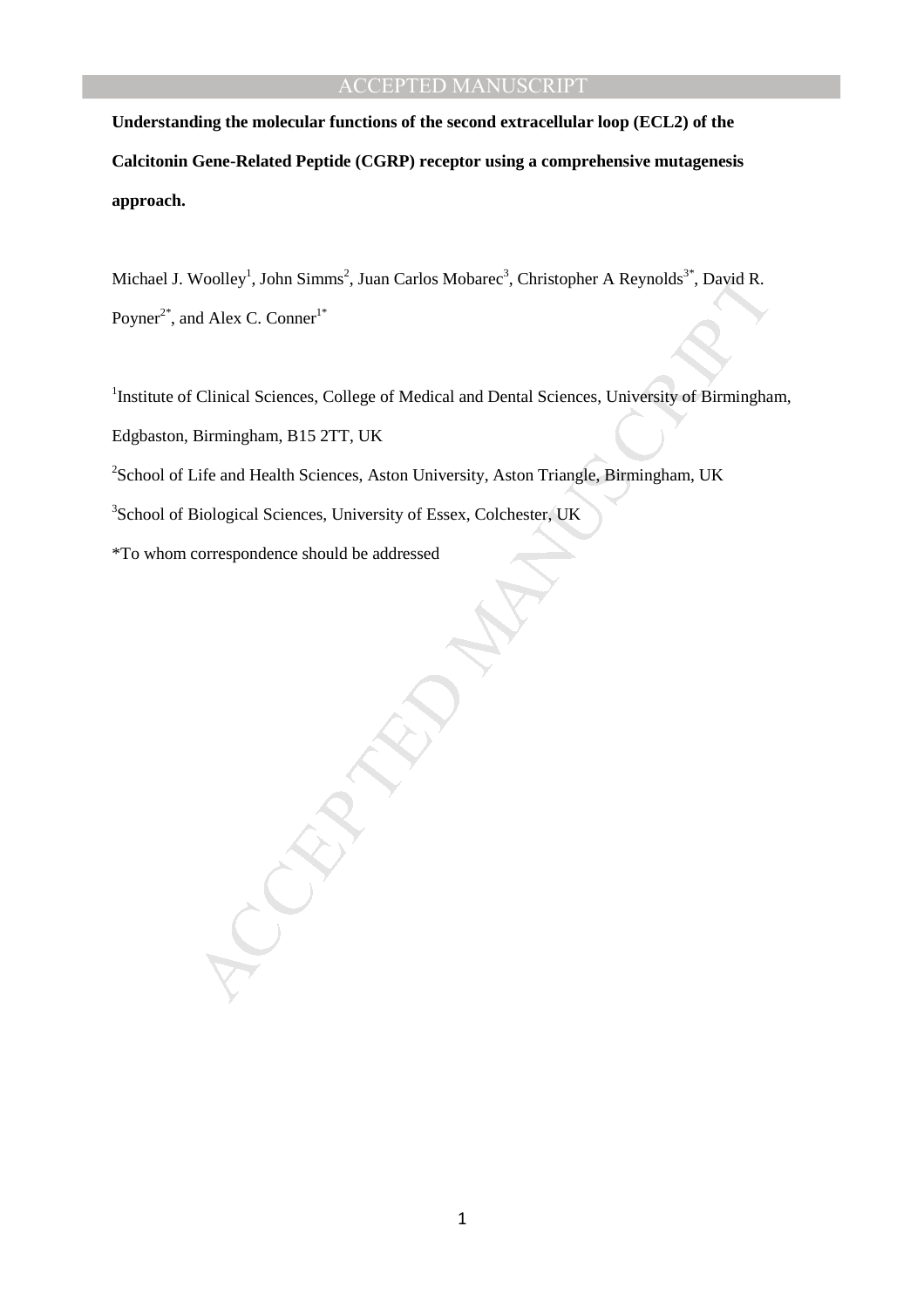#### **Running Title**

Comprehensive mutagenesis of the ECL2 domain of the CGRP receptor

Corresponding author:

nner. Institute of Clinical Sciences, University of Birmingham, Edgbaston, Birmingham<br>VK<br>144 (0)121 415 8809<br>nmer@bham.a.c.uk<br>d abbreviations:<br>which receptor-like receptor<br>tonin gene related peptide<br>typin-releasing factor<br> Dr Alex Conner. Institute of Clinical Sciences, University of Birmingham, Edgbaston, Birmingham,

B15 2TT, UK

Telephone +44 (0)121 415 8809

Email a.c.conner@bham.ac.uk

Nonstandard abbreviations:

CLR calcitonin receptor-like receptor

CGRP calcitonin gene related peptide

CRF corticotropin-releasing factor

CTR calcitonin receptor

ECL Extracellular loop

GLP glucagon-like peptide

GPCR G protein-coupled receptor

MD molecular dynamics

PTH parathyroid hormone

RAMP receptor activity modifying protein

TM transmembrane

WT wild-type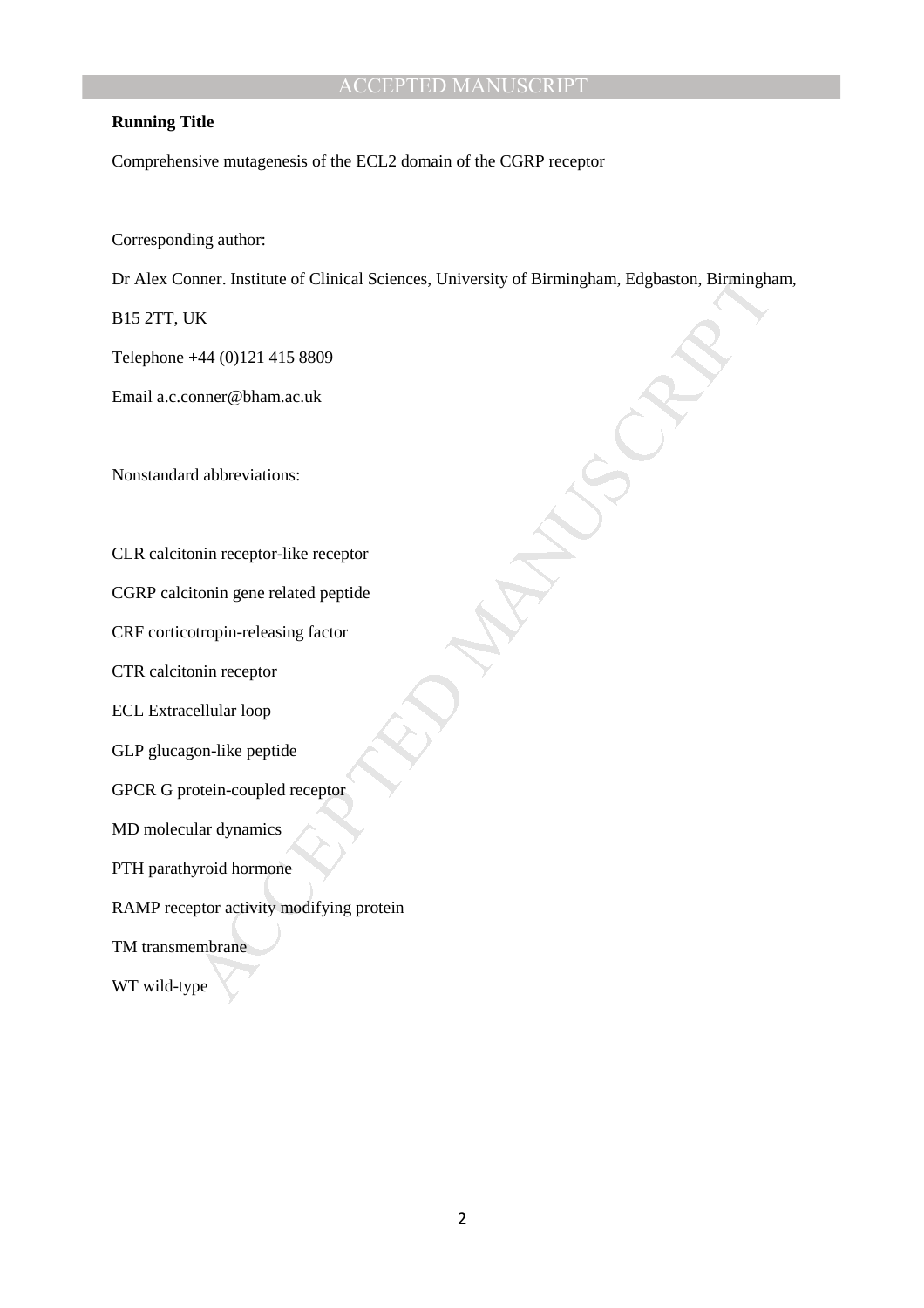#### **Abstract**

super-family. ECL2 is fundamental for ligand-induced activation of the calcitonin geode (CGRP) receptor, a family B GPCR implicated in migraine and heart disease. In the functionally important residues of ECL2 to reveal ke The extracellular loop 2 (ECL2) region is the most conserved of the three ECL domains in family B G protein-coupled receptors (GPCRs) and has a fundamental role in ligand binding and activation across the receptor super-family. ECL2 is fundamental for ligand-induced activation of the calcitonin gene related peptide (CGRP) receptor, a family B GPCR implicated in migraine and heart disease. In this study we apply a comprehensive targeted non-alanine substitution analysis method and molecular modelling to the functionally important residues of ECL2 to reveal key molecular interactions. We identified an interaction network between R274/Y278/D280/W283. These amino acids had the biggest reduction in signalling following alanine substitution analysis and comprise a group of basic, acidic and aromatic residues conserved in the wider calcitonin family of class B GPCRs. This study identifies key and varied constraints at each locus, including diverse biochemical requirements for neighbouring tyrosine residues and a W283H substitution that recovered wild-type (WT) signalling, despite the strictly conserved nature of the central ECL2 tryptophan and the catastrophic effects on signalling of W283A substitution. In contrast, while the distal end of ECL2 requires strict conservation of hydrophobicity or polarity in each position, mutation of these residues never has a large effect. This approach has revealed linked networks of amino acids, consistent with structural models of ECL2 and likely to represent a shared structural framework at an important ligand-receptor interface that is present across the family B GPCRs.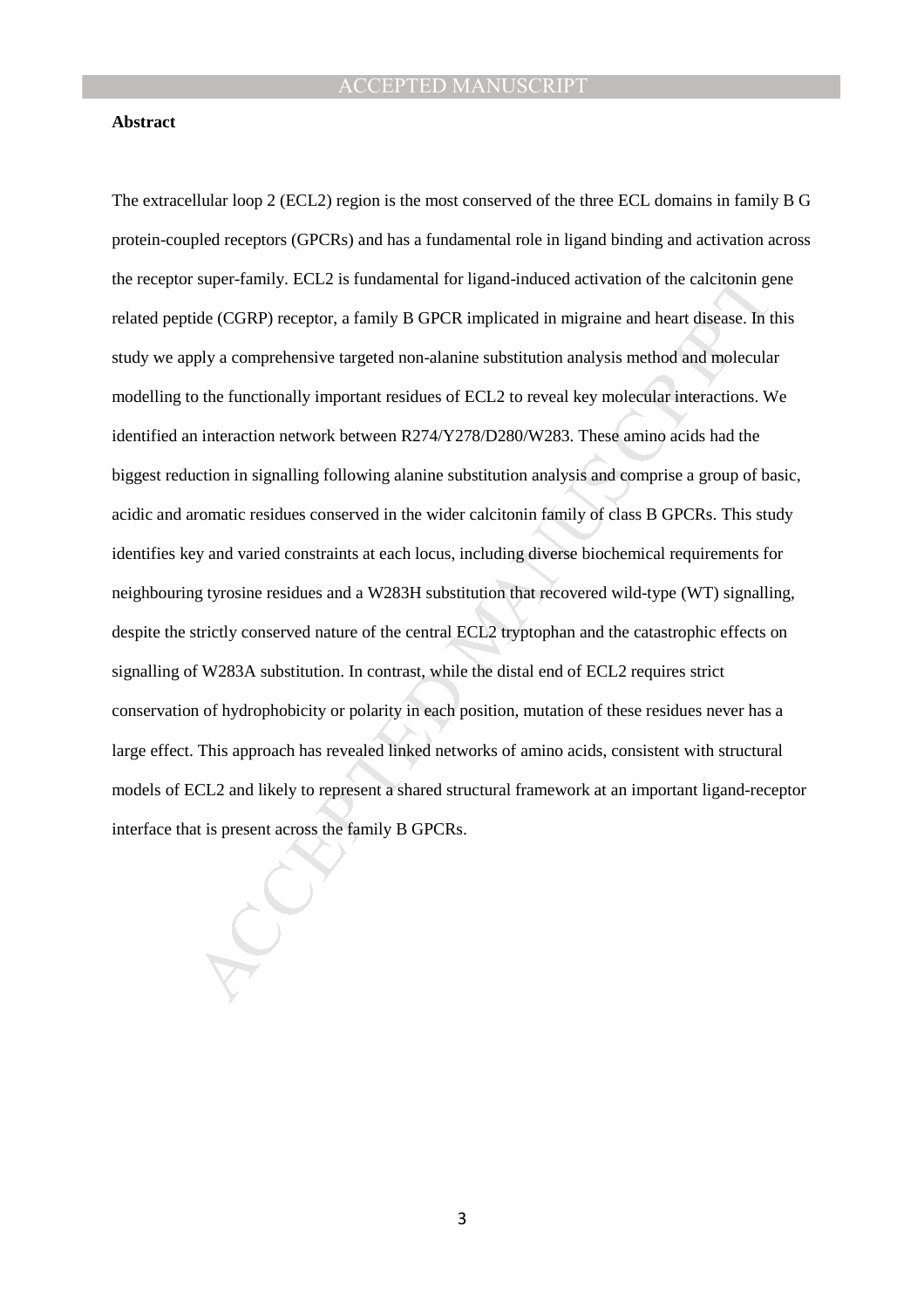#### **1. Introduction**

e (Wheatley et al., 2012). Of the three ECLs, ECL2 is the most structurally diverse,<br>
s functional importance (Cherezov et al., 2007; Haga et al., 2012; Palezewski et al., 2<br>
d Conner, 2016). This has been shown through bi The extracellular loops (ECLs) of G protein-coupled receptors (GPCRs) are direct binding points for orthosteric or allosteric ligands or transient contact points for ligand entry into the transmembrane (TM) bundle (Wheatley et al., 2012). Of the three ECLs, ECL2 is the most structurally diverse, reflecting its functional importance (Cherezov et al., 2007; Haga et al., 2012; Palczewski et al., 2000; Woolley and Conner, 2016). This has been shown through biochemical techniques and has been supported by the many crystal structures of GPCRs bound to both agonists and antagonists. The importance of ECL2 in family B GPCRs has been shown with ECL2 alanine scans of a number of receptors, including the calcitonin gene related peptide (CGRP) receptor, glucagon-like peptide-1 receptor (GLP-1R) and corticotropin-releasing factor receptor 1 (CRFR1) (Gkountelias et al., 2009; Koole et al., 2012; Woolley et al., 2013; Wootten et al., 2016b). CGRP is a potent vasodilatory peptide that has been implicated in migraine, but it is also cardioprotective and is important in the establishment of hypertension (Woolley and Conner, 2013). The CGRP receptor is a heterodimer consisting of a GPCR (calcitonin receptor-like receptor; CLR) and a single TM accessory protein, receptor activity modifying protein 1 (RAMP1). Understanding how the CGRP ligand binds and activates its receptor has importance for understanding class B GPCRs in general and is relevant to the treatment of heart disease and migraine.

In our recent alanine substitution study of the CGRP receptor ECL2 region, 14 of the 24 integral amino acids had a significant difference in CGRP-mediated cAMP signalling compared to wild-type (WT) receptor (Woolley et al., 2013). Seven of these alanine substitutions had a greater than 10-fold reduction in  $pEC_{50}$  signalling, highlighting the importance of this loop in ligand-mediated activation. In comparison, ECL3 only had two substitutions showing a significant reduction in signalling potency (Barwell et al., 2011). Mutagenesis analyses of ECL2 domains in family B GPCRs (Gkountelias et al., 2009; Koole et al., 2012; Siu et al., 2013; Woolley et al., 2013) have often identified the importance of a basic residue at the start of ECL2, an acidic amino acid further into ECL2 and a conserved CW motif found centrally in ECL2 for signalling and/or ligand binding.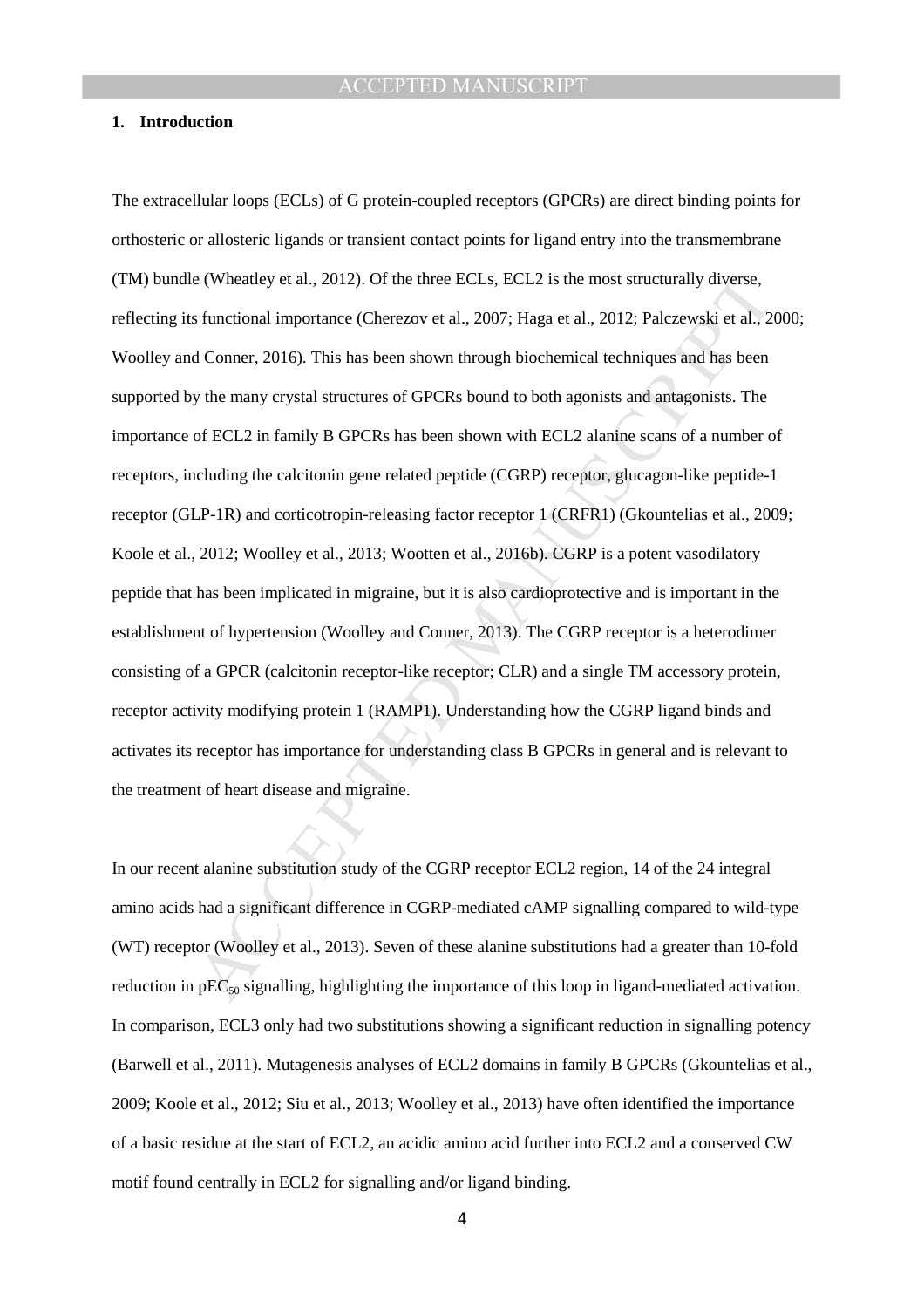sitution data, or if this is analysed further (Siu et al., 2013), a single residue is analys<br>il. The current study is a comprehensive approach to understanding the biochemical<br>is of a key structural domain and could provid The data described here builds on our previous study to investigate this key structural loop (Woolley et al., 2013). We have used a targeted mutagenesis approach on key residues of the ECL2 region of the CGRP receptor to understand the precise molecular interactions that allow this receptor to function. Although ECL2 has been widely studied in a number of GPCRs, this tends to be limited to alanine-substitution data, or if this is analysed further (Siu et al., 2013), a single residue is analysed in greater detail. The current study is a comprehensive approach to understanding the biochemical requirements of a key structural domain and could provide a platform for understanding ligandcontacts and future drug design for the CGRP-receptor and other members of the sub-family. The key aspect of this study is that the properties of the replacement amino acids have been carefully chosen to replicate a feature that is potentially relevant to the WT residue. Our results indicate that the residues within the loop interact to produce a small number of functionally important networks; this information is consistent with independent modelling studies.

5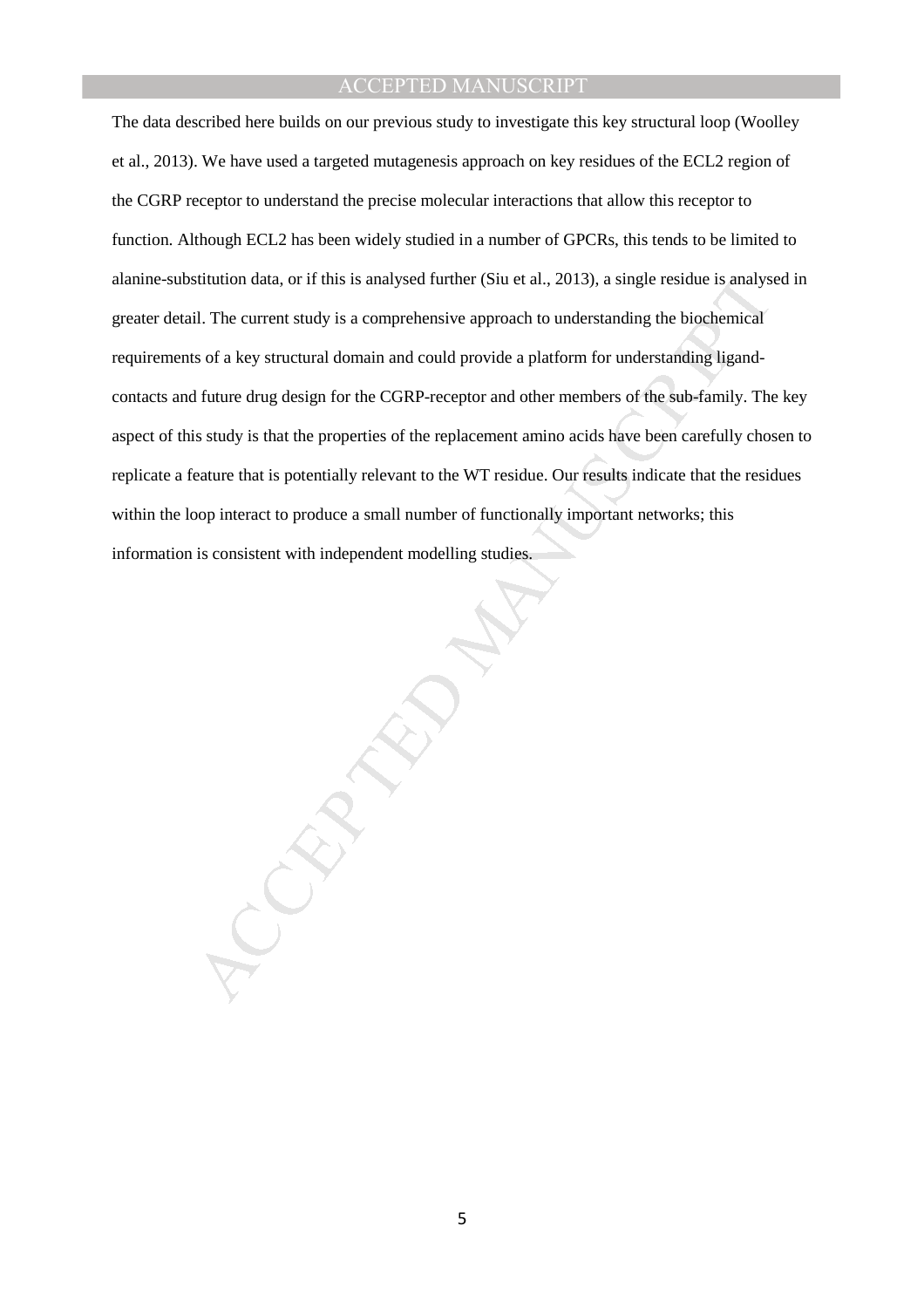#### **2. Materials and Methods**

#### *2.1 Materials*

Human αCGRP was from Bachem (Bubendorf, Switzerland). LANCE cAMP assay kits and all reagents and plates were from PerkinElmer (Beaconsfield, UK).

#### *2.2 Expression constructs and mutagenesis*

Human CLR with an N-terminal hemagglutinin (HA) epitope was mutated using a method based on the QuikChange II site-directed mutagenesis kit (Stratagene, Cambridge, UK) and described previously (Conner et al., 2005). Human RAMP 1 with an N-terminal myc epitope tag (Woolley et al., 2013) was used.

#### *2.3 Cell culture and transfection*

d plates were from PerkinElmer (Beaconsfield, UK).<br>
ion constructs and mutagenesis<br>
R with an N-terminal hemagglutinin (HA) epitope was mutated using a method based<br>
ange II site-directed mutagenesis kit (Stratagene, Cambr Culture of Cos7 cells was performed as previously described (Woolley et al., 2013). Cells were cultured in DMEM supplemented with 10 % FBS and kept in a 37 °C humidified 95 % air, 5 % CO<sub>2</sub> incubator. For cAMP assays and cell surface expression ELISAs, cells were seeded into 96-well plates at a density of 15 000 cells per well (determined using a Cellometer Auto T4 cell viability counter, Nexcelom Bioscience, Manchester, UK) 1 day before transfection. Cells were transiently transfected using polyethylenimine (PEI) as described previously (Woolley et al., 2013) using a 1:1 ratio of CLR to RAMP.

#### *2.4 Cell surface expression ELISA*

Cell surface expression of all RAMP1/HA-CLR receptor complexes was assessed by measuring HA-CLR expression in an ELISA as previously described (Bailey and Hay, 2007; Conner et al., 2005) with some modifications. 100 µl of 8 % paraformaldehyde in phosphate buffered saline (PBS) was added to each well of a 96 well plate containing transfected cells and incubated at room temperature with gentle shaking for 20 min. The cells were washed twice in PBS (100  $\mu$ l per well). 100  $\mu$ l of 1 % bovine serum albumin (BSA) in PBS was added to each well to block nonspecific protein interaction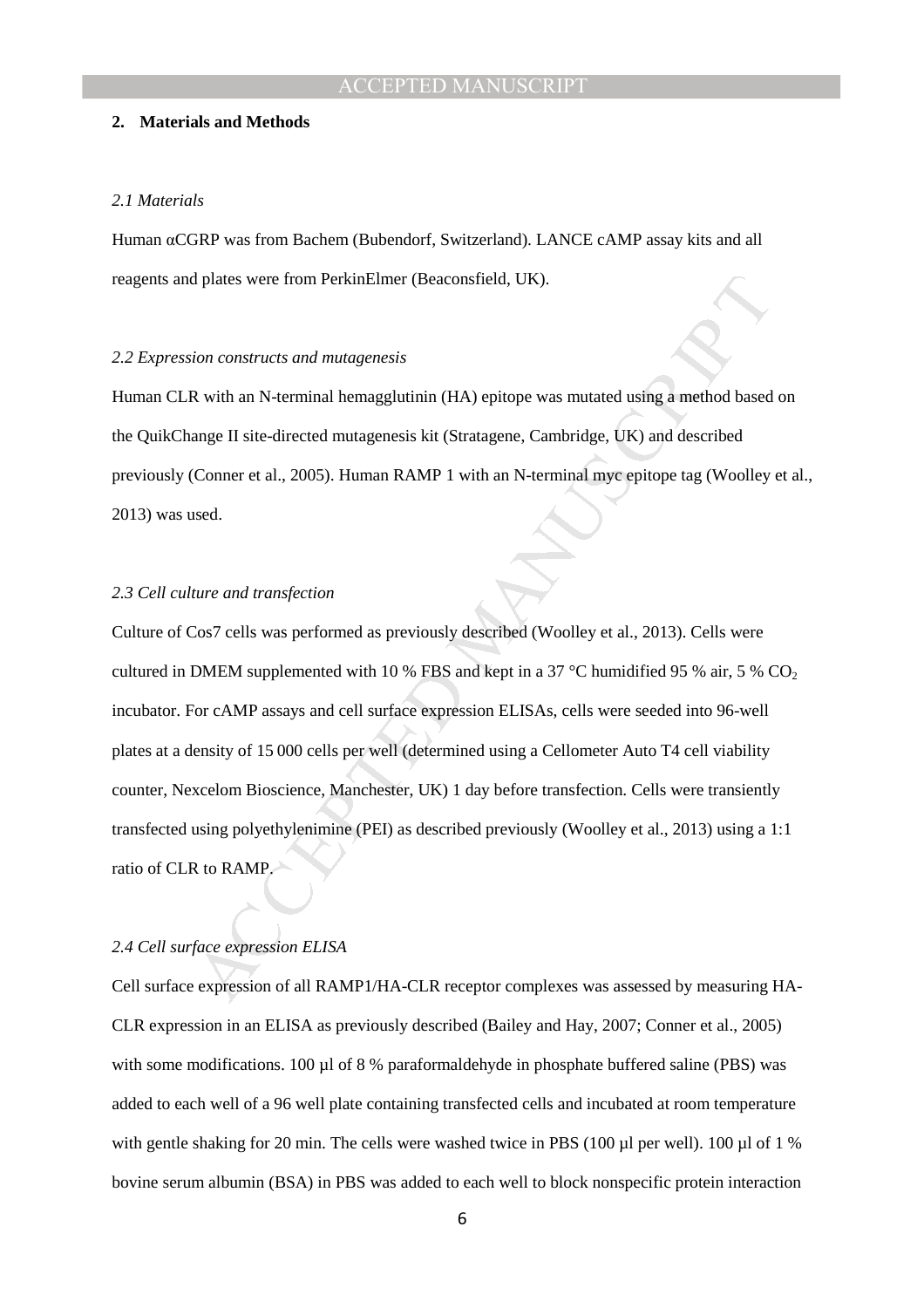and incubated at room temperature for 1 hour. The wells were aspirated and 50  $\mu$ l of anti-HA monoclonal primary antibody (Sigma H-9658 diluted 1:2000 in 1 % BSA in PBS) was added to each well and incubated at room temperature for 1 hour. The wells were aspirated and washed once in PBS (100 µl per well). 50 µl anti-mouse HRP secondary antibody (Sigma A-4416 diluted 1:2000 in 1 % BSA in PBS) was added to each well at room temperature for 1 hour. The wells were aspirated and washed twice in PBS. 50 µl OPD solution was added to each well and incubated in the dark for 15 min. 50  $\mu$ l of 0.5M H<sub>2</sub>SO<sub>4</sub> was added to stop the reaction and the plates were read at A490. The background was accounted for by normalising values to vector control as 0 %.

#### *2.5 cAMP assay*

S) was added to each well at room temperature for 1 hour. The wells were aspirated at<br>e in PBS. 50 µI OPD solution was added to each well and incubated in the dark for 1<br>of 0.5M H<sub>2</sub>SO<sub>4</sub> was added to stop the reaction an Transfected cells were stimulated with agonist and lysates prepared for cAMP assay as previously described (Watkins et al., 2014). This protocol was modified for a LANCE cAMP assay (Hunter and Glass, 2015). Briefly, on the day of the assay, cells were serum-deprived in DMEM containing 1 mM IBMX and 0.1 % BSA for 30 min. Peptides, reconstituted to 1 mM in ultra-pure water, were diluted in the same medium to give a final concentration range of  $1 \text{ pM}$  to  $1 \text{ µM}$ . Peptides were added to cells and incubated at 37°C for 15 min. The contents of the wells were then aspirated, and 50 µL of ice-cold absolute ethanol was added and allowed to evaporate. cAMP was extracted by adding 50 µL of LANCE detection buffer (50 mM HEPES (pH7.4), 10 mM CaCl<sub>2</sub> and 0.35 % Triton X-100), and the plates were gently shaken at room temperature for 15 min. 5 µL of each cell lysate was transferred to a 384 well plate, followed by 5 µL of cAMP antibody diluted in detection buffer, and the plate was sealed and incubated in the dark for 30 min at room temperature. 10  $\mu$ L of the detection mix was added to all wells; the plate was resealed and incubated in the dark for 1 h. The plates were read using a PHERAstar plate reader (BMG Labtech, Aylesbury, UK). The quantity of cAMP produced was determined from the raw data using the cAMP standard curve.

#### *2.6 Data analysis for cell surface expression ELISA*

The means of replicates from these individual experiments were combined following subtraction of the blank reading. Statistical significance between WT and mutants was determined using either a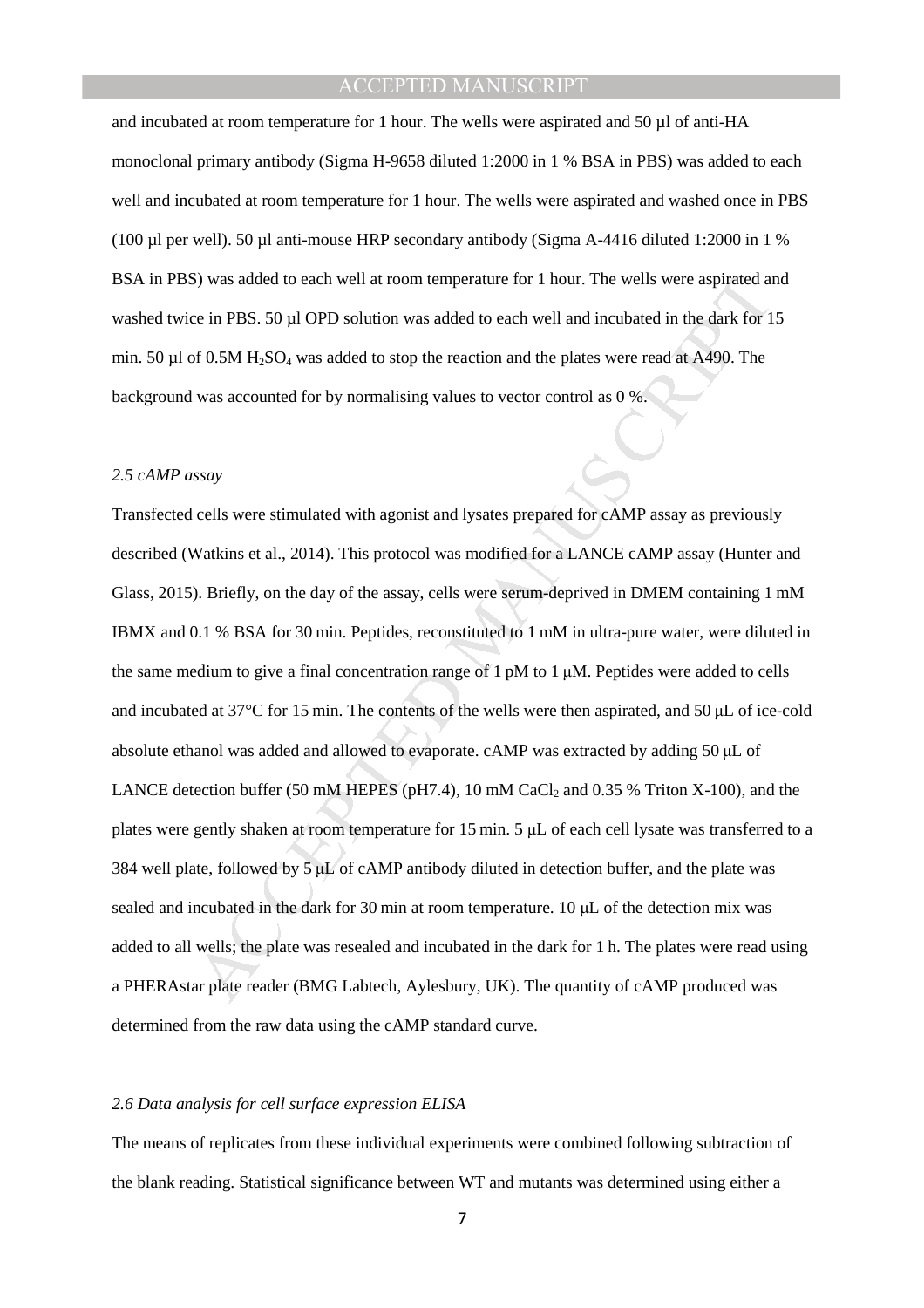paired t test or a one-way ANOVA followed by a post hoc Dunnett's test (significant difference shown with  $* P<0.05$ ) dependent on the number of means compared per plate. The experimental means were normalised to the overall WT mean as 100 %.

#### *2.7 Data analysis for cAMP assay*

adysis for cAMP assay<br>si was performed in GraphPad Prism 6 (GraphPad Software Inc., San Diego, CA, US<br>si were interpolated from the raw data using the cAMP standard curve. Data were fitt<br>entration-response curves using a Data analysis was performed in GraphPad Prism 6 (GraphPad Software Inc., San Diego, CA, USA). cAMP values were interpolated from the raw data using the cAMP standard curve. Data were fitted to obtain concentration–response curves using a three-parameter logistic equation. From these curves, basal, pEC<sub>50</sub> and  $E_{\text{max}}$  values were obtained. The means of replicates from these individual experiments were combined. From these, basal,  $pEC_{50}$  and  $E_{\text{max}}$  values are presented as the mean  $\pm$ SEM of values from individual data sets and were tested for statistical significance versus WT using an unpaired *t*-test. Curves are presented as the combined means of data from each unlabelled ligand concentration for each individual experimental repeat. For all assays, significance was accepted at *P*< 0.05.

#### *2.8 Homology modelling and molecular dynamics (MD) simulations*

A hundred models of WT CLR were built using a multiple-template modelling approach (Mobarec et al., 2009) using the family B crystal structures of CRFR1 and glucagon receptors simultaneously as structural templates. The homology models were built with Modeller (Sali and Blundell, 1993). Model scoring and ranking was performed with the discrete optimized protein energy (DOPE) (Shen and Sali, 2006) scoring function; selected models were visually inspected. The selected WT CLR was simulated as previously described (Wootten et al., 2016a; Wootten et al., 2016b) using all-atom molecular dynamics as implemented in ACEMD (Harvey et al., 2009). The receptor was embedded in a POPC bilayer and solvated with TIP3 water at anionic strength of 0.15 M. The whole system was energy minimised and followed by a 160 ps heating protocol from 0 K to 300 K in the NVT ensemble. Then followed a constrained simulation in the NPT ensemble, where the positional restraints were applied to the protein non-hydrogen atoms and the constraints were slowly released. The bond-length of hydrogen atoms were restrained with M-SHAKE (Kräutler et al., 2001). The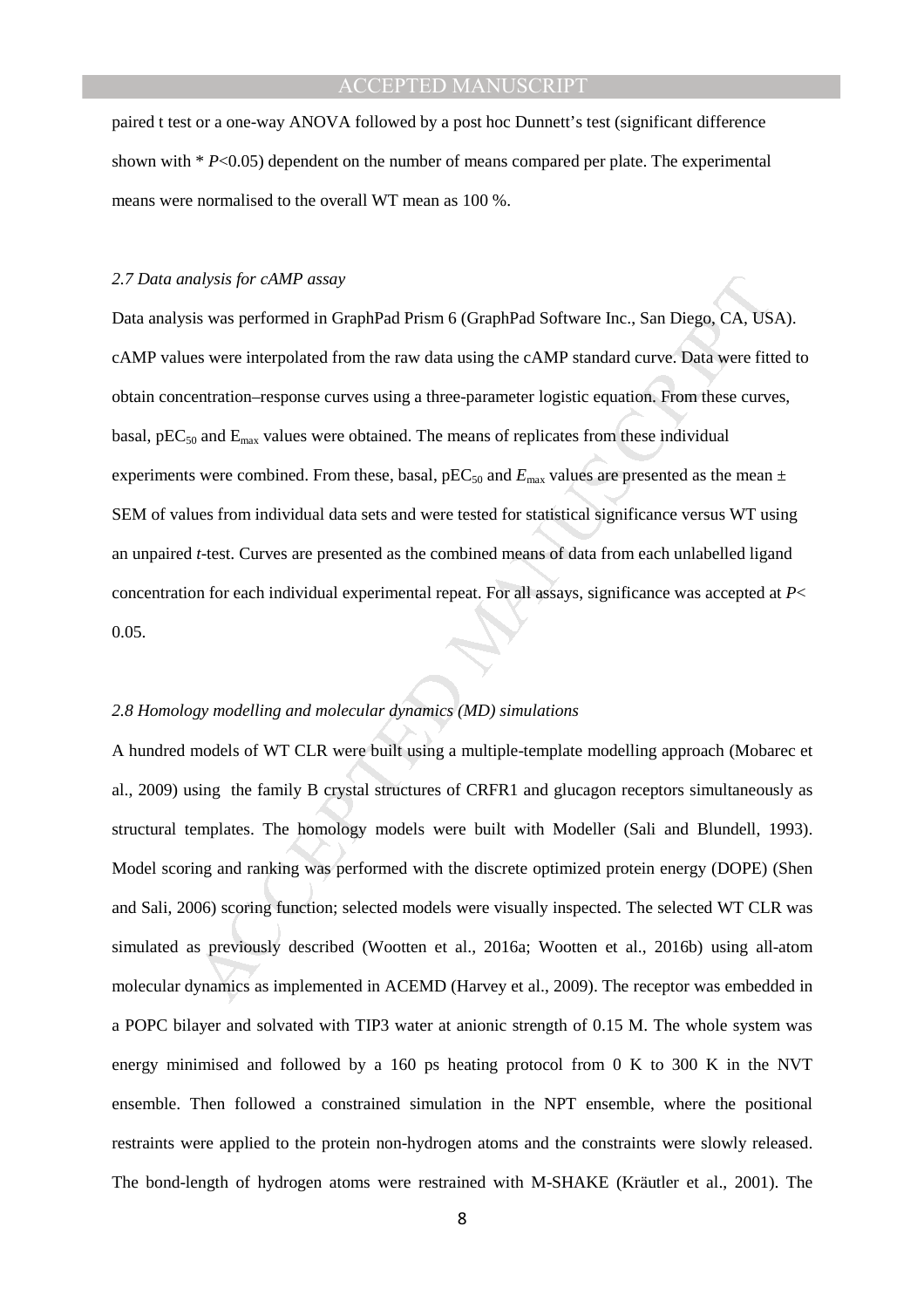production simulations were performed in the NPT ensemble at 300 K and 1 atm, with a Langevin thermostat and a Berendsen barostat. The MD simulation was run with the Amberff14SB (Hornak et al., 2006) force field for the protein and lipid14 (Dickson et al., 2014) for the lipids. The production run was 120 ns. After the simulation was complete, the ECL2 was isolated and analysed. The initial coordinates and the trajectory are available from the University of Essex Research Data Repository (https://dx.doi.org/10.5526/ERDR-00000063).

and the trajectory are available from the University of Essex Research Data Repo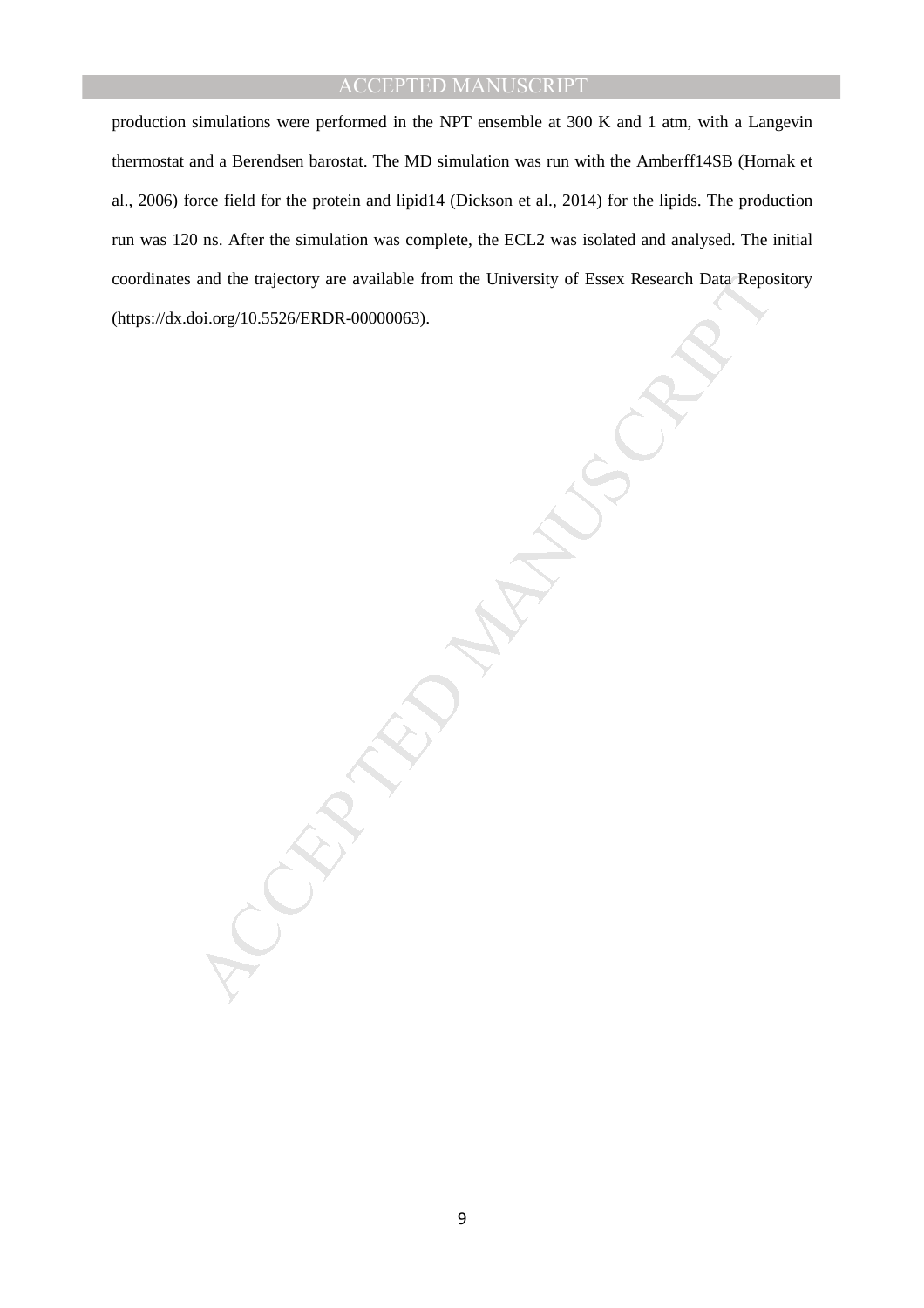#### **3. Results**

rement in CGRP-mediated cAMP accumulation (Figure 1). This study also suggested<br>2) and C190 (TM3) form a largely functionally redundant disulfide bond. The remain<br>situtions were selected for further study. From these resi Our previously published alanine-scanning mutagenesis analysis of the ECL2 region of CLR identified fourteen key residues required for cAMP signaling; only five amino acid residues had little or no involvement in CGRP-mediated cAMP accumulation (Figure 1). This study also suggested that C282 (ECL2) and C190 (TM3) form a largely functionally redundant disulfide bond. The remaining alanine substitutions were selected for further study. From these residues, 62 mutants were constructed to understand the biochemical constraints at each position. The substitutions selected for each residue were chosen to replicate a property of the WT residue. This includes charge, polarity, hydrophobicity and shape. The results of this study are discussed with respect to their common effects on CGRP-mediated cAMP accumulation. Data from the alanine substitutions has been included to allow for comparison; in some cases this has been updated from the published study (Woolley et al., 2013). Four major functional themes can be attributed to the ECL2 domain:

#### *3.1. R274 and D280 form a fundamental site for CGRP-mediated signalling*

The alanine-substitution mutants R274A and D280A had large, deleterious effects on signalling  $\sim 100$ fold reductions in potency for each) as shown in Table 1 (from (Woolley et al., 2013). In this study, each residue was further substituted for amino acids that brought a charge, polarity or steric similarity to the position. For R274 these residues were acidic (D, E), basic (K), polar (Q), and aromatic (Y). For D280 these were acidic (E), basic (K, R), hydrophobic (L), polar (N, S and T) and aromatic (H). The results are shown in Table 1 and Figure 2.

For R274, the conservative basic residue substitution, R274K, partially recovered signalling (~25 fold reduction in potency compared with ~100 fold reduction for R274A). All other mutations (D, E, Q and Y) had  $\geq 100$  fold reductions in potency (similar to R274A).

Similarly, for D280, mutations to H, K, L, N and R had ~100 fold reductions in potency (not significantly different to that of D280A). Mutation to the conservative E residue or the polar S and T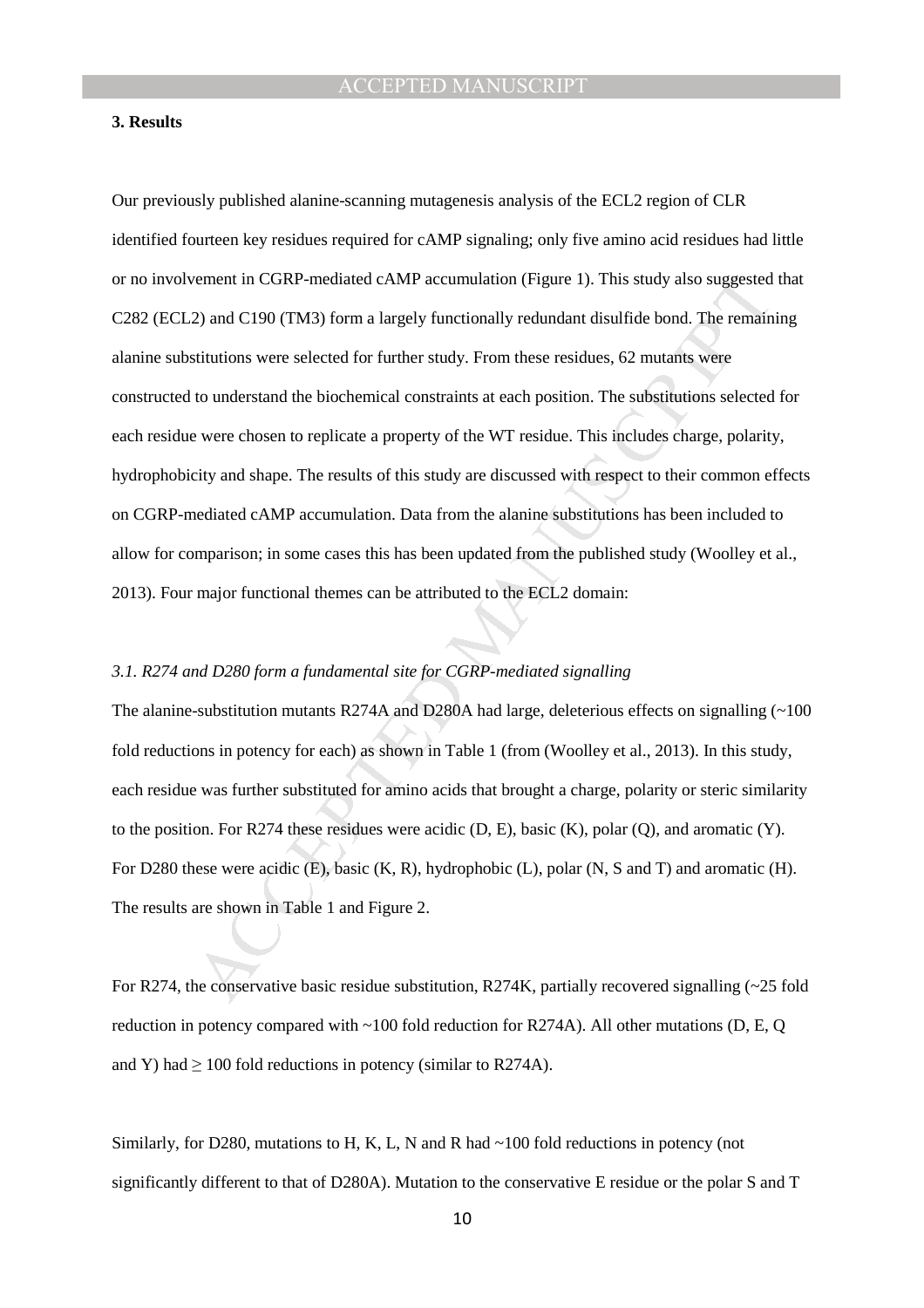residues showed improvements  $\left(\sim 20-25 \text{ fold reductions in signalling}\right)$  but these were not significantly different to that of D280A.

vere created. These are shown in Table 2. Most of the double mutations were either dily similar reciprocal mutations with the hypothesis that signalling could be recovere is two residues if they interacted directly with e To investigate possible pairings and interactions between residues within ECL2 a number of double mutations were created. These are shown in Table 2. Most of the double mutations were either direct or functionally similar reciprocal mutations with the hypothesis that signalling could be recovered by swapping the two residues if they interacted directly with each other. For R274, reciprocal swaps and other double mutants with D280 produced significant reductions in potency but these were *considerably less* than would be expected if the two single mutants were acting additively. This is with the exception of R274K/D280E, which had no significant difference between the expected and actual values. For R274E/D280H, the  $E_{max}$  was slightly reduced compared to WT (75.3  $\pm$  3.5 %).

*3.2. Mutations to residues Y277, Y278, and N281 support the existence of this key functional region* Table 3 and Figure 2 show the effects of mutations to Y277, Y278 and N281. A combination of acidic (typically E), aromatic  $(F, H \text{ or } W)$ , hydrophobic  $(L)$ , polar  $(N)$  and basic  $(R/K)$  residues were chosen to represent the key biochemical restrictions for these loci. N281 was only replaced with lysine (N281K) to create a salt-bridge with D280 to restrict loop movement at this point. The key points from the data are summarised below:

WT cAMP signalling of Y277 was recovered with all residues tested except for the positively charged arginine and polar asparagine. Y278 signalling however, was only recovered with aromatic residues (F, H and W) and required a single ring aromatic residue (F and H) to fully recover to WT. Hydrophobic (L) and basic (R) substitutions of Y278 had similar effects to A (~10-fold reduction) and substitution to an acidic residue (E) reduced potency by ~100 fold. N281A had a slight increase in receptor potency; we suggest that this breaks a hydrogen bond observed between D280 and N281. To test the effect of an even more positive residue at this point, the N281 was substituted with a basic residue (N281K). This caused a significant reduction in receptor potency by approximately 10-fold.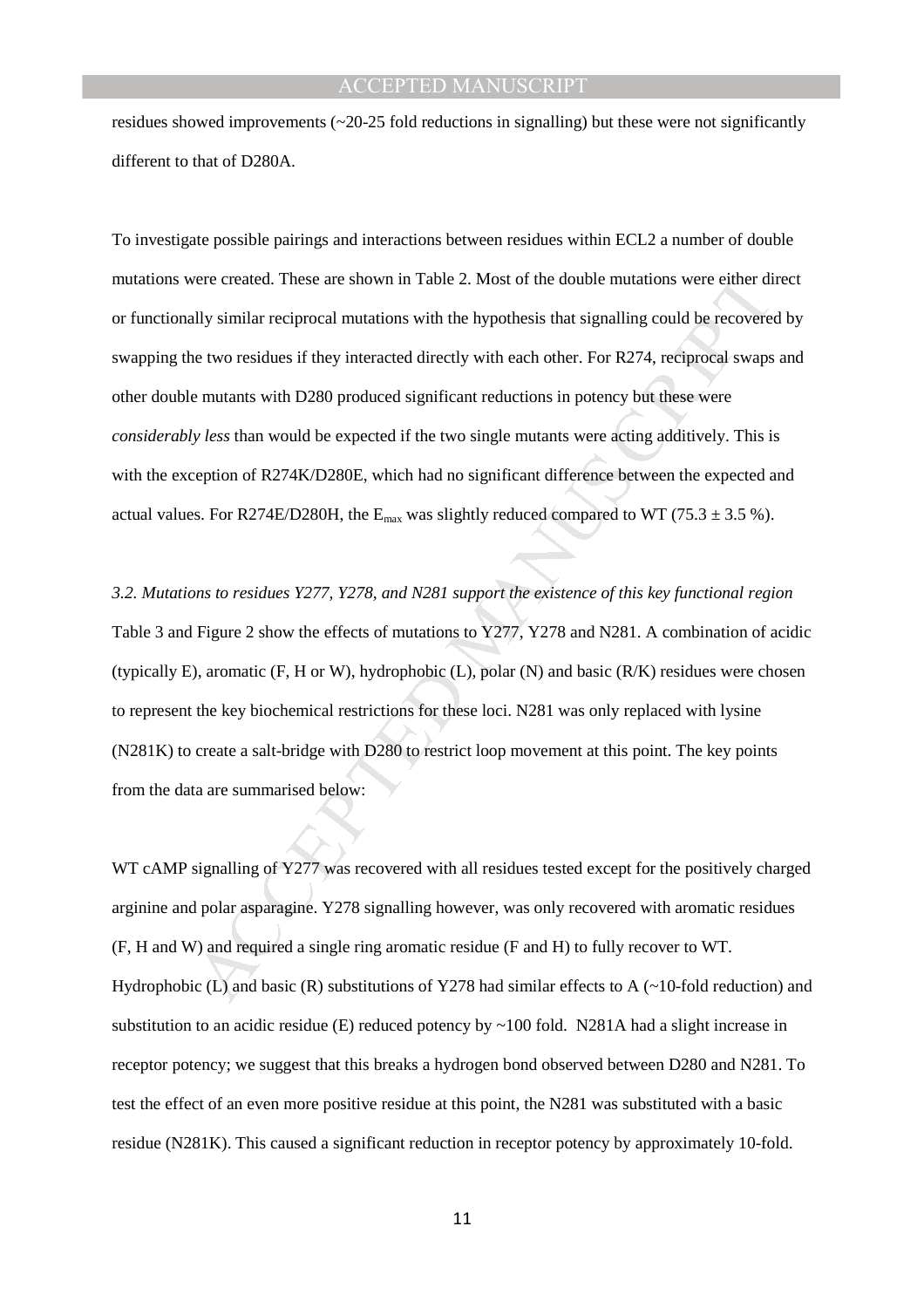b). This suggests that R274 and Y278 alter CGRP potency by a common mechanism.<br>
of Y278 to R led to substantial recoveries of function for the mutants R274E and<br>
274Y, showing the importance of a positive charge in the vi The combined double mutants of R274 and Y278 reduced CGRP potency considerably less than would be expected if the two single mutants were acted additively (Table 2, Figure 3). This was not the case for double mutants involving R274 and Y277 where not only were the reductions in potency additive, but there were also reductions in  $E_{\text{max}}$  (R274EY277R, 37.1 $\pm$ 7.2%; R274YY277R, 56.8±12.9%). This suggests that R274 and Y278 alter CGRP potency by a common mechanism. Substitution of Y278 to R led to substantial recoveries of function for the mutants R274E and especially R274Y, showing the importance of a positive charge in the vicinity of these two residues. R274 and Y277 may have independent actions, but there is a linkage between the two positions. Our modelling and simulation of ECL2 shows that R274 and Y278 are close to each other in 3D space, forming a cation-pi interaction (Figure 4).

## *3.3. Signalling of the highly conserved tryptophan residue in the central region of ECL2 (W283) requires the imidazole ring to be fully functional*

Table 4 and Figure 2 show the results of the W283 substitutions. Signalling of W283 is partially recovered from the W283A substitution with any of the aromatic residues substitutions (F, H or Y). However with the histidine specifically, signalling is WT. The hydrophobic substitution of leucine has a similar reduction in potency to that of alanine (~100 fold compared with ~300 fold respectively) and the negatively charged acidic residue (E) has a large reduction in signalling (>1000 fold reduction).

In contrast to the recovery or redundancy revealed with the previously mentioned double mutants, swaps involving Y278 with W283 showed a significant increased deleterious effect than would be predicted from additivity, suggesting that these residues act independently but that the double mutation distorts the receptor to cause significant extra impairment to the architecture of the receptor. The double mutants of Y277 with W283 showed no significant difference between the predicted and actual  $pEC_{50}$  differences showing that these residues function independently from each other. Our model and simulation of the ECL2 predicts that Y277 and W283 are not in contact.

*3.4. Mutations to the distal region of ECL2 suggest a structurally important space*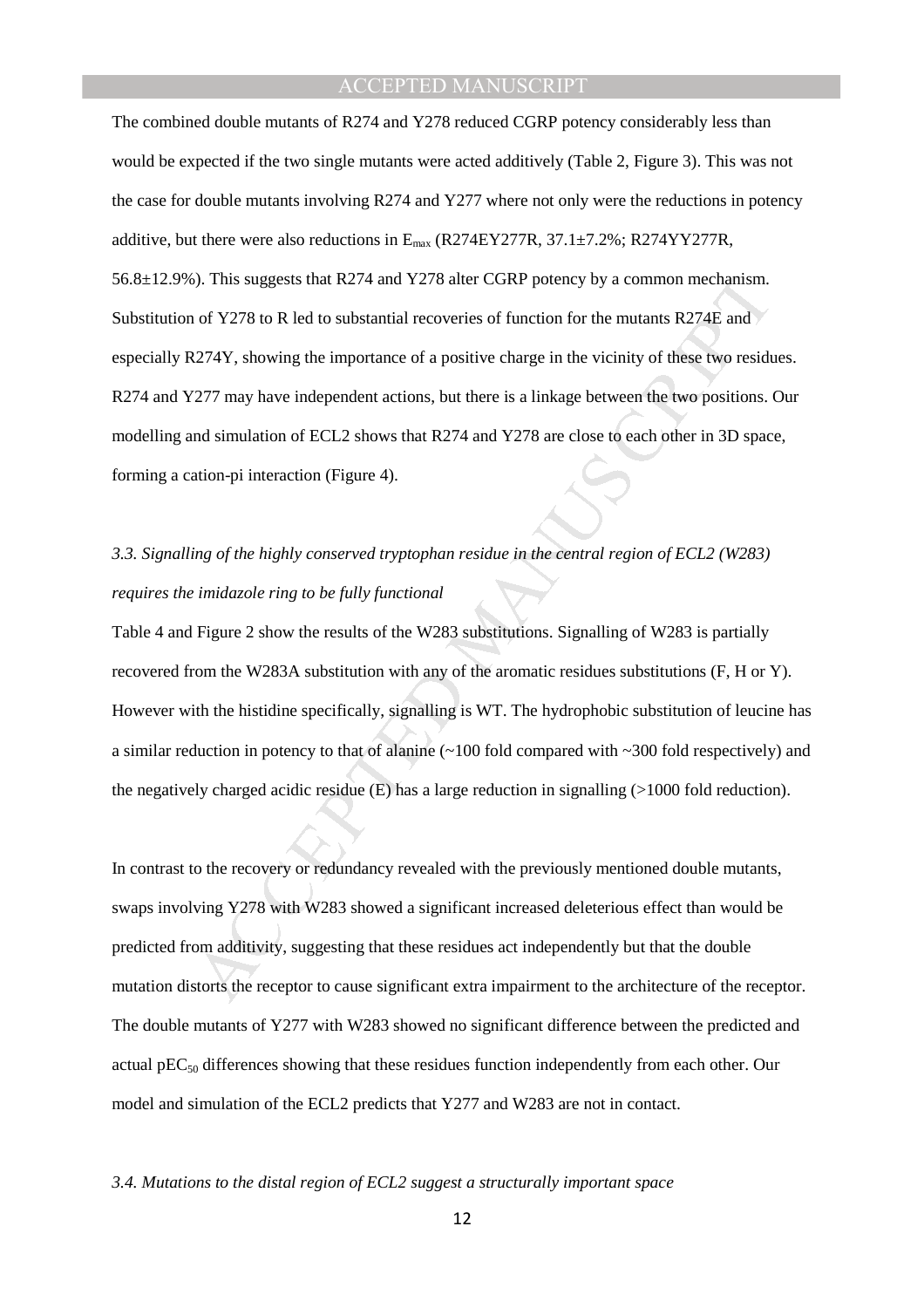The alanine substitutions of the four residues in the distal half of ECL2 (I284, S285, D287 and T288) all showed small reductions in receptor signalling  $(≥ 10$ -fold reductions). These amino acids were substituted with a number of residues shown in Table 5. For I284, S285 and T288, signalling was improved but not recovered to WT with the most conservative mutations (I284L, S285T and T288S). Any other substitution had similar or bigger reductions than the alanine substitution. The D287E substitution recovered signalling to WT while the structurally similar D287L substitution (with a hydrophobic residue, L) showed improvements.

# *3.5. The residues of a hydrophobic triplet of TM5 at the distal juxtaposition to ECL2 seem to be independently important*

ubstitution had similar or bigger reductions than the alanine substitution. The D287E<br>recovered signalling to WT while the structurally similar D287L substitution (with a<br>c residue, L) showed improvements.<br>idues of a hydr Modelling of the CGRP receptor (described in section 3.8) suggested that the ECL2 region ends around the T288/H289 boundary. The top region of TM 5 (L290L291Y292) was included in the alanine-substitution data (Woolley et al., 2013). L290N and L291N substitutions were done to test the necessity for hydrophobicity in these positions (Table 4). L290N had similar reductions to L290A however L291N partially recovered signalling from the alanine substitution. Mutating these residues in pairs and as a group of three to alanine (bottom of Table 2) shows that the effect of each double mutant is more deleterious than the single residues and the triple substitution was even more deleterious than any of the double substitutions. The effect in each case is more deleterious than the multiplied effect of the constituent single mutants.

#### *3.6. Basal and Emax cAMP accumulation of the mutant cohort*

Only four of the single residue substitution mutants in this study had a significantly elevated basal cAMP signalling level compared with WT. In all cases, the effects were small (D280N,  $21.0 \pm 6.2$ %; I284F,  $13.7 \pm 3.2$  %; T288S,  $12.8 \pm 2.4$  %; L291N,  $17.5 \pm 2.9$  % of WT). The E<sub>max</sub> values of these mutants were comparable to WT. Only four of these mutants had a significantly altered maximum cAMP signalling level compared with WT. One of these (I284Q) was very slightly increased (104.0  $\pm$ 0.2 % of WT) and is, in our experience, not biologically significant. The remaining three (R274E, Y277R and W283E) had values of 71.1  $\pm$  6.8 %, 81.8  $\pm$  5.2 % and 65.7  $\pm$  10.2 % WT E<sub>max</sub>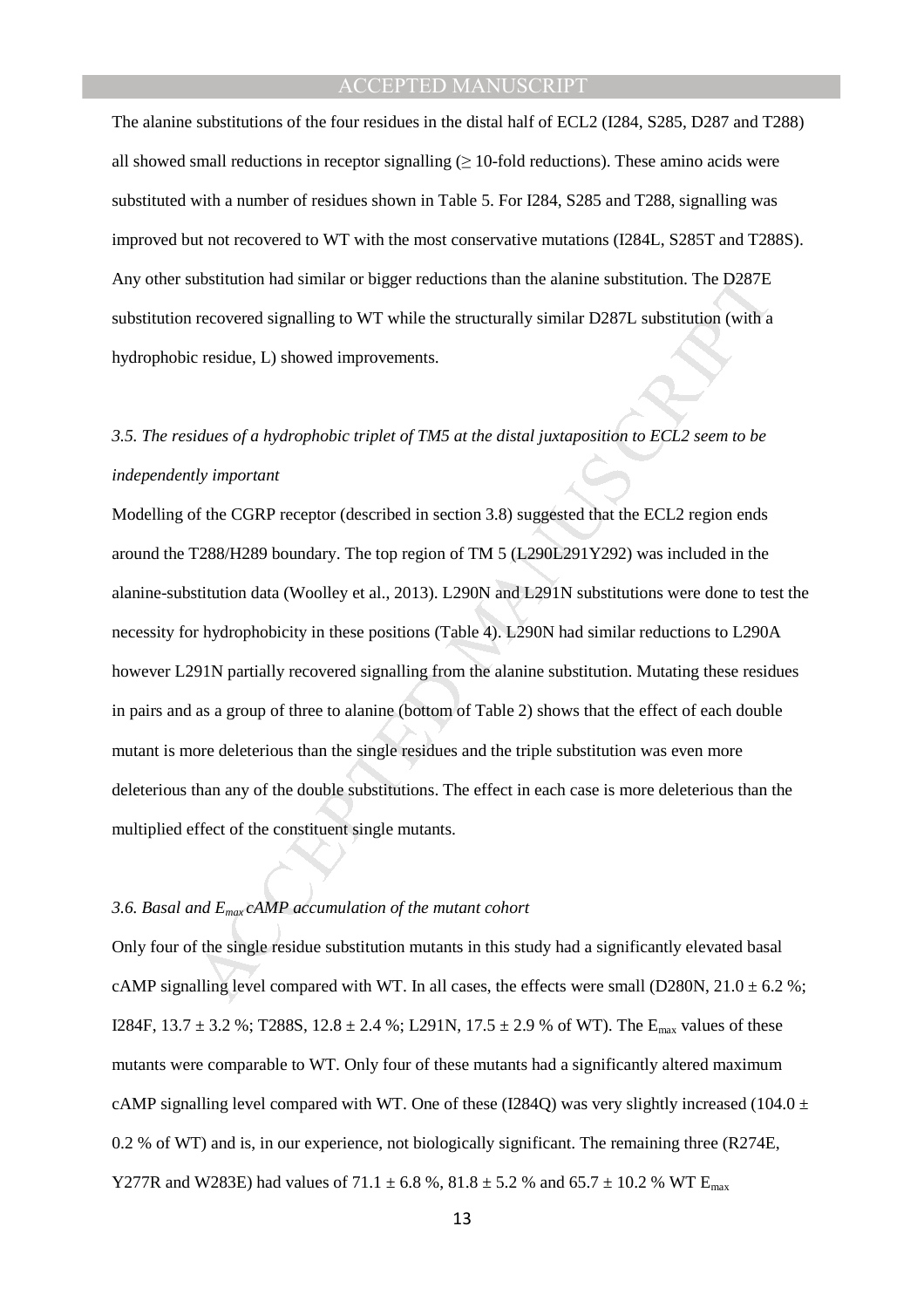respectively. For the double mutants, there were no significant differences in basal cAMP signalling and only R274EY277R and R274YY277R had significantly different  $E_{\text{max}}$  values (described in section 3.1).

#### *3.7. Cell surface expression (CSE) on non-alanine substitutions*

The CSE levels of all mutants were measured using the ELISA described in section 2.6 and is described in the second column of tables 1, 2, 3, 4 and 5. Only four of the 62 mutants analysed had a surface expression profile significantly different from WT. These are Y278L, D280L, D280T and L290N. These showed cell surface expression levels of  $77.7 \pm 5.7$  %,  $78.1 \pm 2.5$  %,  $37.3 \pm 2.1$  % and  $83.7 \pm 2.8$  % compared with WT respectively. Reductions of this level have little effect on the signalling profile in this assay (Conner et al., 2006).

#### 3.8. *Modelling and simulation of ECL2*

*rface expression (CSE) on non-alanine substitutions*<br>vels of all mutants were measured using the ELISA described in section 2,6 and is<br>vels of all mutants were measured using the ELISA described in section 2,6 and is<br>the Our model and simulation of ECL2 (Figure 4A) shows the flexibility of this domain. Although mobile, its general location is well defined, probably because of the constraints imposed by the disulphide bond of C282 to TM3. Residue R274 was observed mainly forming a cation-pi interaction with Y278 (Figure 4B), although it was also close enough to give an electrostatic interaction with D280. While residue Y278 mainly interacted with W283, forming a T-shaped pi-stacking interaction, it was also possible for Y278 to form a hydrogen bond with D280, albeit to a lesser extent (Figure 4B). N281, if mutated to lysine (K), could interact with D280, which would change the orientation of the latter. Y277 helps to stabilise the fold of the N-terminal portion of ECL2; MD shows that Y277 can establish hydrogen bonds with R274. W283 faces down towards the interior of the TM domain and is part of a distinct structural unit to the R274-Y278-D280 network.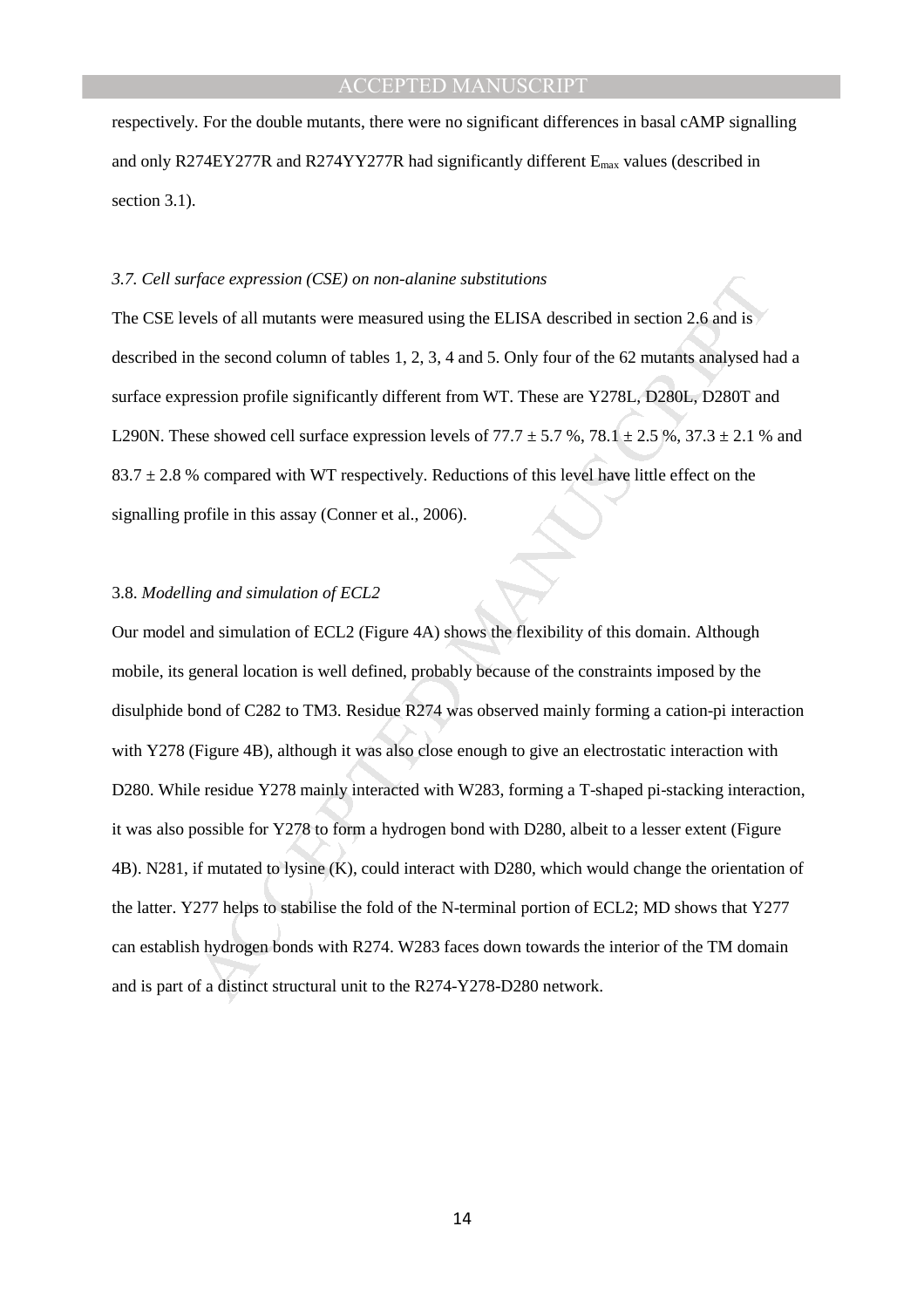#### **4. Discussion**

#### *4.1 A network of residues centred around R274 and D280.*

trige to interact with an electronegative target located in a confined space. A negatively<br>sitution regardless of side-chain length (D or E) has a bigger disruption (300-fold) the<br>interior symbilition (100-fold). A shorte The mutagenesis data for R274 (Tables 1-2, Figures 2-3) indicates that this position requires a positive charge to interact with an electronegative target located in a confined space. A negatively charged substitution regardless of side-chain length (D or E) has a bigger disruption (300-fold) than a neutral (alanine) substitution (100-fold). A shorter positive substitution (K) shows a significant (but not WT) gain of function compared to alanine-substitution. There are similar considerations for D280; this position requires a negative charge but the 100-fold D280A substitution cannot even be partially recovered by a *longer,* negatively charged residue (D280E) or by other, polar side-chains of differing shape (S or T). Maintaining side-chain length but not polarity (D280L) or replacing with a positive charge (D280R or D280K) also did not partially recover this effect but these three substitutions were equivalent to (not worse than) the D280A substitution. The double mutation analysis confirms that R274 and D280 are functionally linked and further suggests that R274 is also in a network with Y278. The requirements for position 278 (Tables 2-3) suggest that Y278 packs into a large space, in proximity to an electronegative source.

R274 may be affected by the negative potential of D280, or vice versa, as these residues are too far from each other to form a hydrogen bond, but could still respond to their reciprocal electrostatic potential (less than 10Å); an alternative explanation is that R274 interacts with another negative charge. In this case, neutralisation of this negative charge would allow D280 to position itself so its negative charge can support CGRP signalling. There are arginine residues at positions 11 and 18 of the CGRP ligand that might interact with D280. Individually the charges are of little consequence but replacement of both Arg 11 and Arg 18 of CGRP by non-polar substituents does cause a large reduction in potency (Howitt et al., 2003). The data suggests that Y278 stabilises a relatively conserved spatial position of D280 needed for CGRP signalling. D280 probably acts indirectly, to stabilise the N-terminal half of ECL2. Its actions can be disrupted through substitution with neutral, hydrophobic or cationic side-chains (A, L or R respectively). Conversely, substituting the tyrosine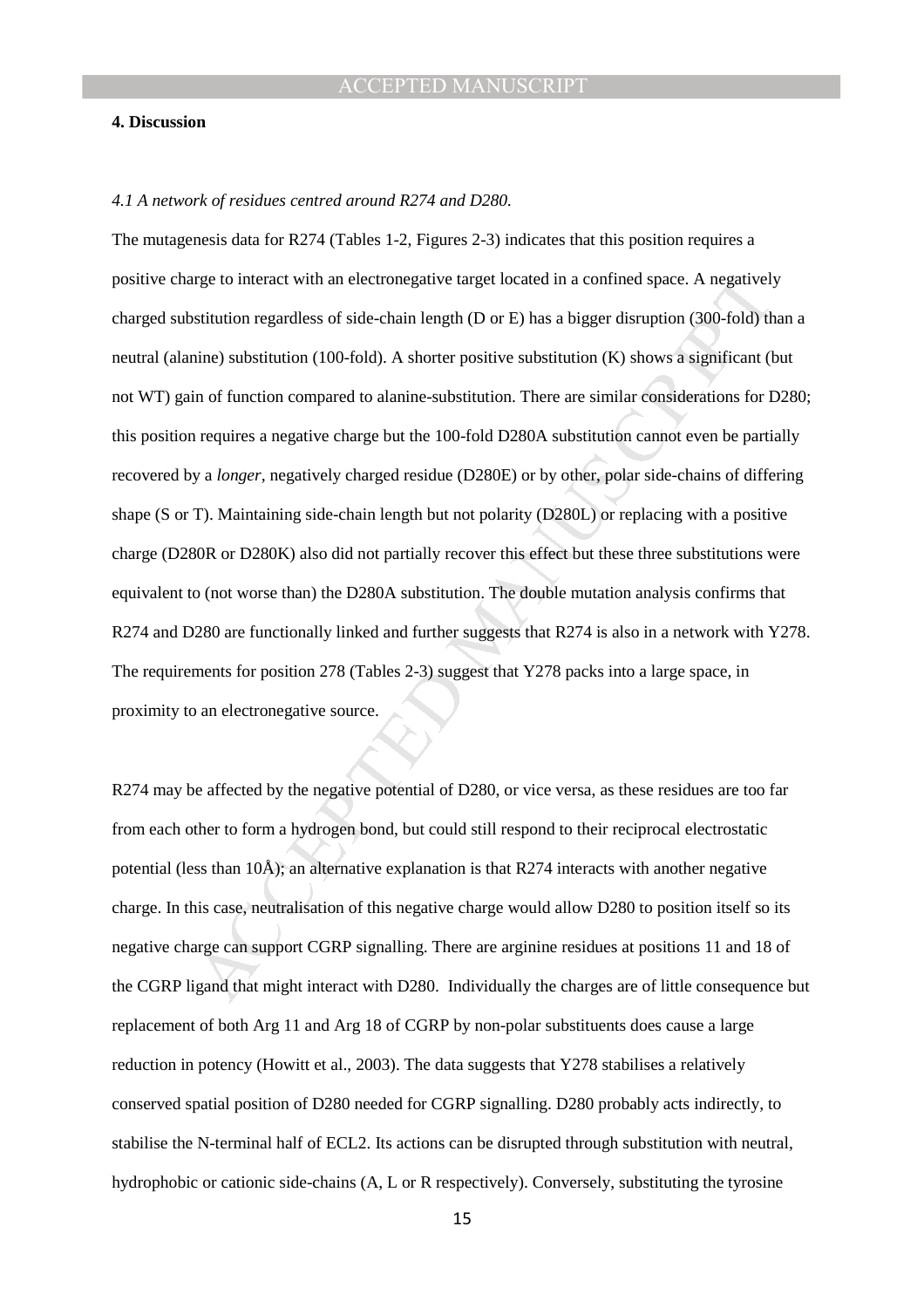mg with aromatic, hydrophobic and acidic substitutions; we suggest it acts indirectly the architecture of the CGRP binding site. None-the-less, the Y277R substitution can<br>the effect of R274Y or E replacement, indicating t residue with a *negative charge* (Y278E) may be causing a strong repulsion of D280, shown in the data by a significantly bigger disruption of CGRP-signalling. This is illustrated in a schematic in Figure 4B. Interestingly, the R274Y mutant can be partially recovered by the Y278R substitution, which now may be interacting with R274Y to pull D280 into place. Y277 is further away from D280 and retains WT signalling with aromatic, hydrophobic and acidic substitutions; we suggest it acts indirectly to support the architecture of the CGRP binding site. None-the-less, the Y277R substitution can exacerbate the effect of R274Y or E replacement, indicating that interactions between these two positions are possible. It is also possible that this may be due to a deleterious effect of a positive charge at residue 277 on the actions of D280 that would normally be masked by the arginine at position 274. The deleterious effects of N281K may also be mediated by the extra positive charge attracting D280 in competition with R274. It is notable that there was a statistically significant reduction in surface expression of just four of more than 50 mutants described in this study and two of those were mutations to D280. D280L (78.1 %  $\pm$  2.5 %), Y278L (77.7%  $\pm$  5.7 %) and L290N (83.7 %)  $\pm$  2.8 %) were relatively small reductions in surface expression and D280T (37.3 %  $\pm$  2.1 %) is a larger effect. Whilst we have previously published that an even greater reduction in expression of the CLR mutant (Y226A/L227A) to just 34.64 % of WT ( $\pm$  6.6 %) did not significantly effect either CGRP affinity or signaling compared with wild-type in the same cells (Conner *et al*., 2006), we acknowledge that we cannot discount that this may reflect stability issues effecting the functional values. The effects on potency seen with D280T are also very similar to those seen with D280S, which has WT cell surface expression.

## *4.2 The side-chain of the highly conserved tryptophan residue of ECL2 requires only an imidazole or pyrrole ring for* WT *function*

The central ECL2 tryptophan (W283) is highly conserved within the GPCR family B. The deleterious effect of alanine-substitution was only partially recovered by other phenolic side-chains (W283F and W283Y). Interestingly, adding only an imidazole ring (W283H) fully recovered WT signalling and a negative charge (W283E) was less able to signal than W283A. These data combined with the requirement for aromaticity but not phenolic structure suggests a combined size and hydrophobic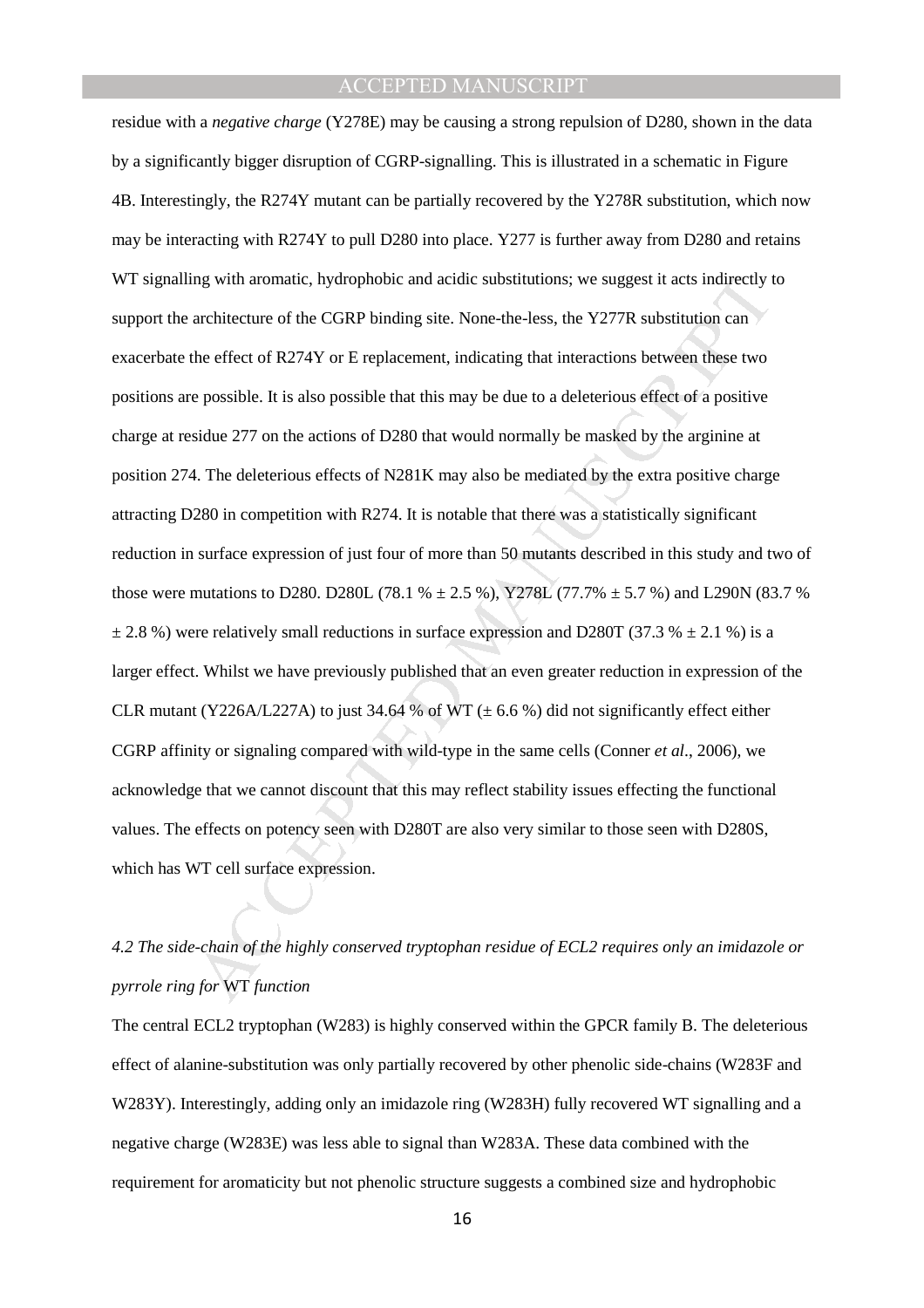element to W283 function, possibly enabling H-bonding to the 5-membered pyrolle ring of its indole. The W283 side-chain may need both a pi-cloud *and* the ability to H-bond. It is possible that these are separate interactions, each stabilising CGRP-mediated signalling. It seems that W283 is an important packing residue; predominantly working via hydrophobic interactions, but also making contact with an electronegative source.

#### *4.3 The distal region of ECL2 has some structural constraints.*

gative source.<br>
and region of ECL2 has some structural constraints.<br>
deleterious effects of S285A and D287A, S285 could tolerate a number of polar<br>
s with only minor effects, D287E was WT and D287L was only slightly affect Despite the deleterious effects of S285A and D287A, S285 could tolerate a number of polar substitutions with only minor effects, D287E was WT and D287L was only slightly affected. The model and MD simulation show that S285 can hydrogen bond with D287. It appears that the polar residues distal of the disulphide bond are probably not crucial for receptor activation. The neighbouring hydrophobic residue I284 seems to have fairly tight steric constraints, probably packing into a hydrophobic pocket for structural stability. The side chain of T288 may H-bond with CGRP in a relatively minor way. L290, L291 and Y292 form a hydrophobic motif at the start of TM5 and these residues act synergistically in promoting CGRP-mediated cAMP signalling.

#### *4.4 ECL2 in other family B GPCRs*

The equivalent of position R274 (4.64b in the family B nomenclature) is conserved as R or K in all family B GPCRs. The equivalent of D280 is less well conserved, but in all family B ECL2 sequences apart from the parathyroid hormone (PTH) receptors, there is a negative charge either here (calcitonin receptor (CTR), CRFR1 and 2, GLP1R) or at the equivalent of Y278. The GLP-1R has negative charges at both of these positions (Figure 5). The three published crystal structures of family B GPCRs (4L6R and 5EE7 for the GCGR; 4K5Y for the CRFR1) (Hollenstein et al., 2013; Jazayeri et al., 2016; Siu et al., 2013) show how the N-terminus of the loop is shaped by ionic interactions between  $R/K^{5.60b}$  and the acidic residues at the equivalent of Y278. This is equivalent to the  $\pi$ -cation interaction we observed in our model of CLR.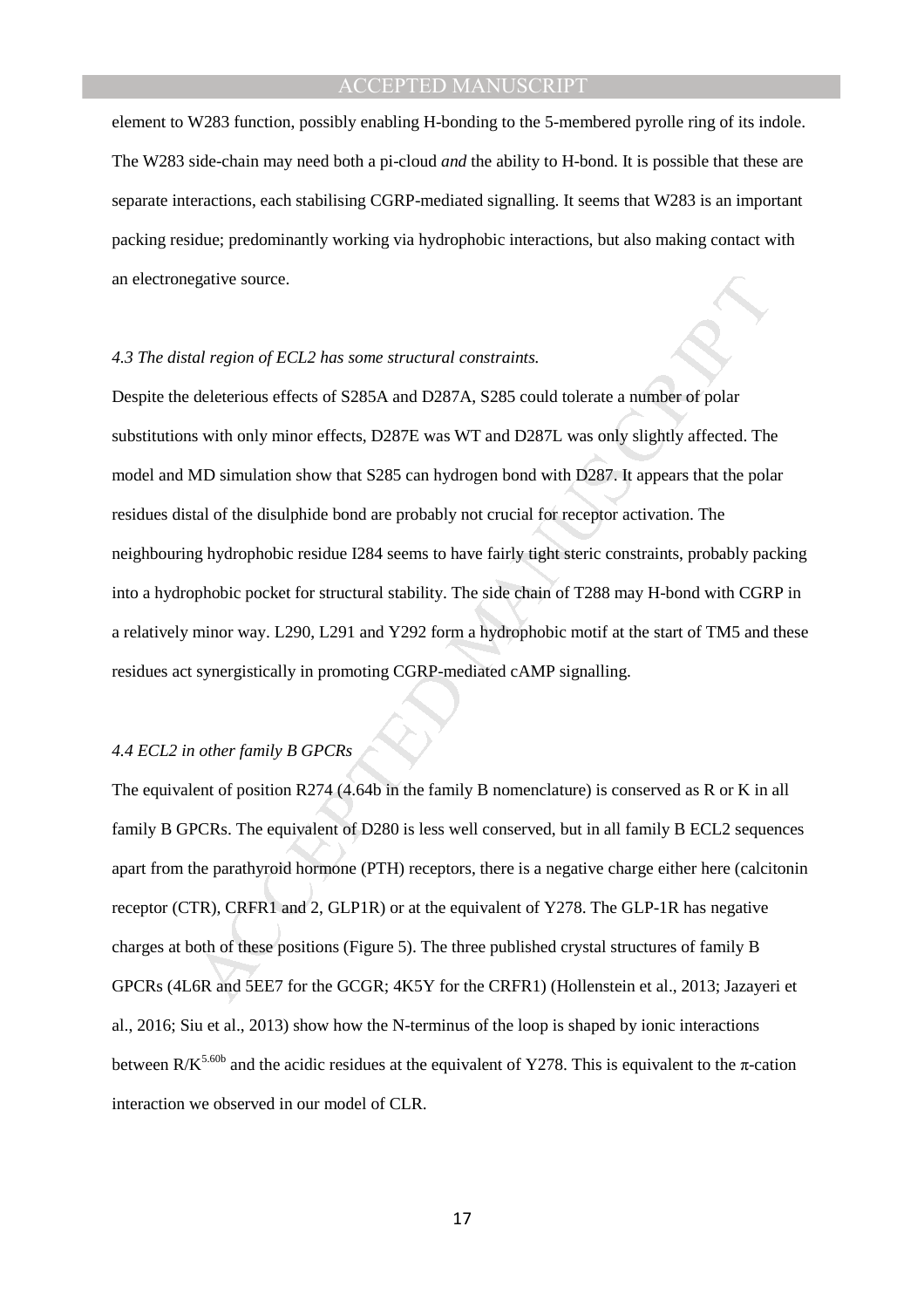It is difficult to compare our model of ECL2 with that of the crystal structures of the GCGR (pdb codes 4L6R, 5EE7) (Jazayeri et al., 2016; Siu et al., 2013) and CRFR1 (pdb code: 4K5Y) (Hollenstein et al., 2013). Both 5EE7 and 4K5Y include thermostabilising mutants in ECL2; the loop is incomplete in the former and influenced by crystal packing in the latter. In 4L6R the side chains are not resolved. In 5EE7 the peptide backbone of the distal part of ECL2 is much closer to the TM6 than in any other structure, perhaps reflecting the influence of an E362F mutant that increases the hydrophobicity at the top of TM6. This observation suggests that ECL2 has intrinsic flexibility, emphasising the need for modelling to understand the structure of the loop.

pepiide backbone of the distal part of ECL2 is much closer to the TM6 than in any of<br>rhaps reflecting the influence of an E362F mutant that increases the hydrophobicity is.<br>This observation suggests that ECL2 has intrinsi ECL2 is adjacent to a number of conserved residues. Close to the distal end of ECL2 is residue 5.60b (Figure 5). This is conserved as basic or Q and, at least in the GLP-1 receptor, R5.60b is part of an extensive hydrophilic network in all family B GPCRs that is potentially important for controlling receptor activation; it has been suggested that it might be a contact for bound GLP-1 (Wootten et al., 2016a). Similarly, the basic residue at the start of ECL2  $R/K<sup>4.64b</sup>$  is also important for ligand binding and signal transduction in a number of family B GPCRs (Gkountelias et al., 2009; Koole et al., 2012; Woolley et al., 2013). However, it is important to stress that the role of ECL2 is receptor-, ligand- and pathway-specific (Coin et al., 2013; Gkountelias et al., 2009; Koole et al., 2012; Siu et al., 2013; Woolley et al., 2013; Wootten et al., 2016b). Thus the absolutely conserved tryptophan in the centre of ECL2 has distinct features in CLR compared to the glucagon receptor. In this latter receptor, the W can be replaced by L and F with substantial recovery of activity, but it canot be replaced by histidine (Siu et al., 2013); this is quite unlike the situation with CLR. In each receptor, ECL2 is likely to have unique features. The existence of distinct ECL2 structures in the two GCGR structures (4L6R and 5EE7) demonstrates the flexibility of ECL2 at its C-terminal end, perhaps meaning that it can adopt different conformations when binding distinct agonists. Interestingly, mutations in ECL2 at the GLP-1 receptor have been suggested to differentially alter ligand bias (Wootten et al., 2016b).

In summary, a comprehensive mutagenesis approach has been used to gain a deeper understanding of the functional nature of the ECL2 domain. We have focused primarily on the conserved basic residue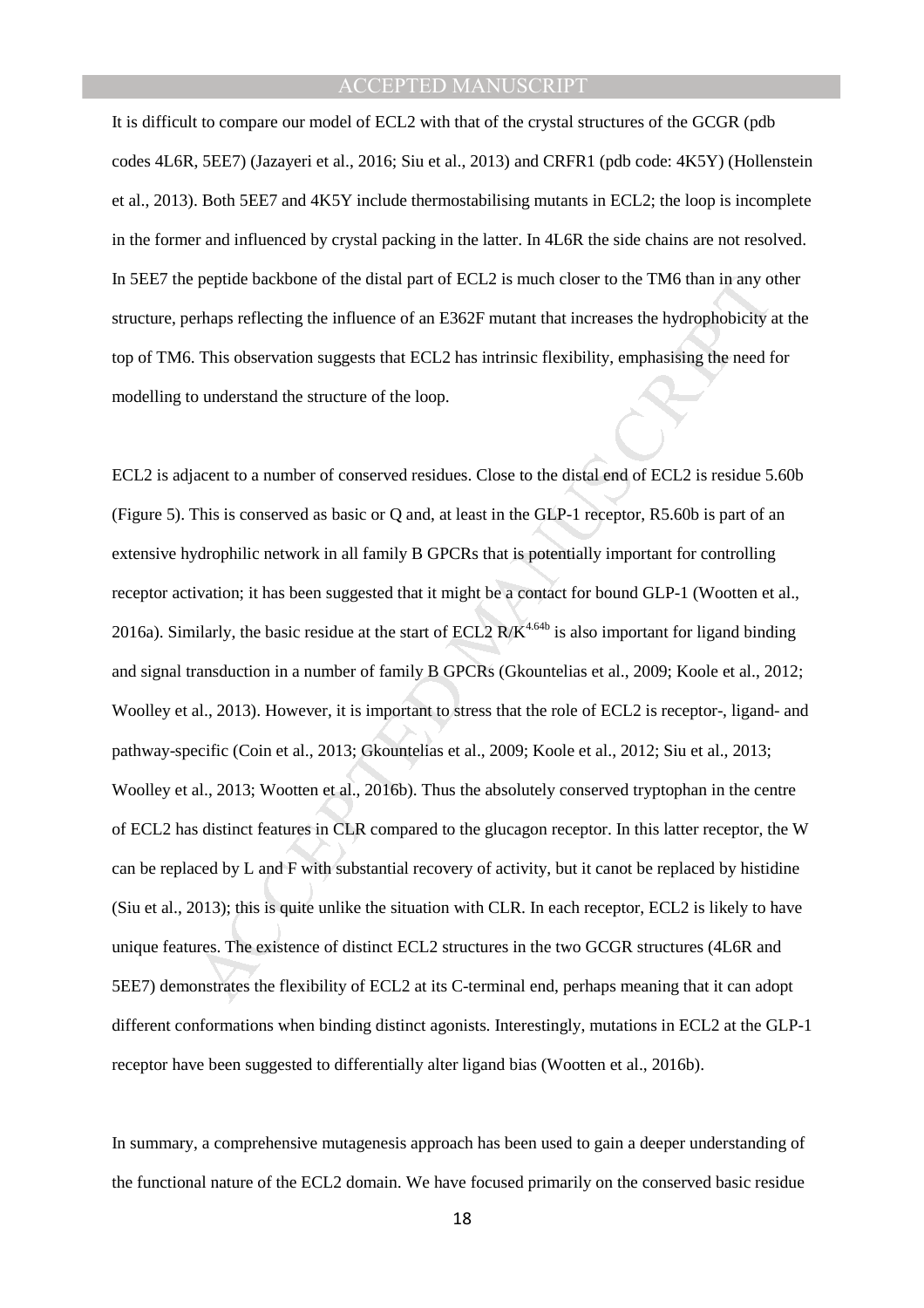unction primarily through its pyrolle ring. The second half of ECL2 requires strict<br>city or polarity in each position, but mutation of these residues never has a large effect<br>hows that the amino acids of the N-terminal reg at the start of ECL2, the acidic residue before the conserved cysteine and the tryptophan residue in the family B conserved CW motif. It is likely that these residues function together, either through direct or indirect interactions and these might be stabilised by the aromaticity of Y278. Precise charge and size is particularly important for these key loci, particularly R274 and D280. The tryptophan residue appears to function primarily through its pyrolle ring. The second half of ECL2 requires strict hydrophobicity or polarity in each position, but mutation of these residues never has a large effect. This study shows that the amino acids of the N-terminal region of ECL2 have a particularly important role in CGRP receptor structure and function. Equally, a comparison of the different sequences at the C-terminal end of ECL2 across family B GPCRs suggests that the junction of the loop with TM5 is specialised in CLR, and possibly also the calcitonin receptor, to bind their unique cyclic agonists.

#### **Acknowledgements**

This work was supported by the British Heart Foundation (BHF) (MJW, ACC, DRP, CAR: PG/12/59/29795) and the Biotechnology and Biological Sciences Research Council (BBSRC) (DRP: BB/M00015X/1 and BB/M000176/1, CAR: BB/M006883/1)

19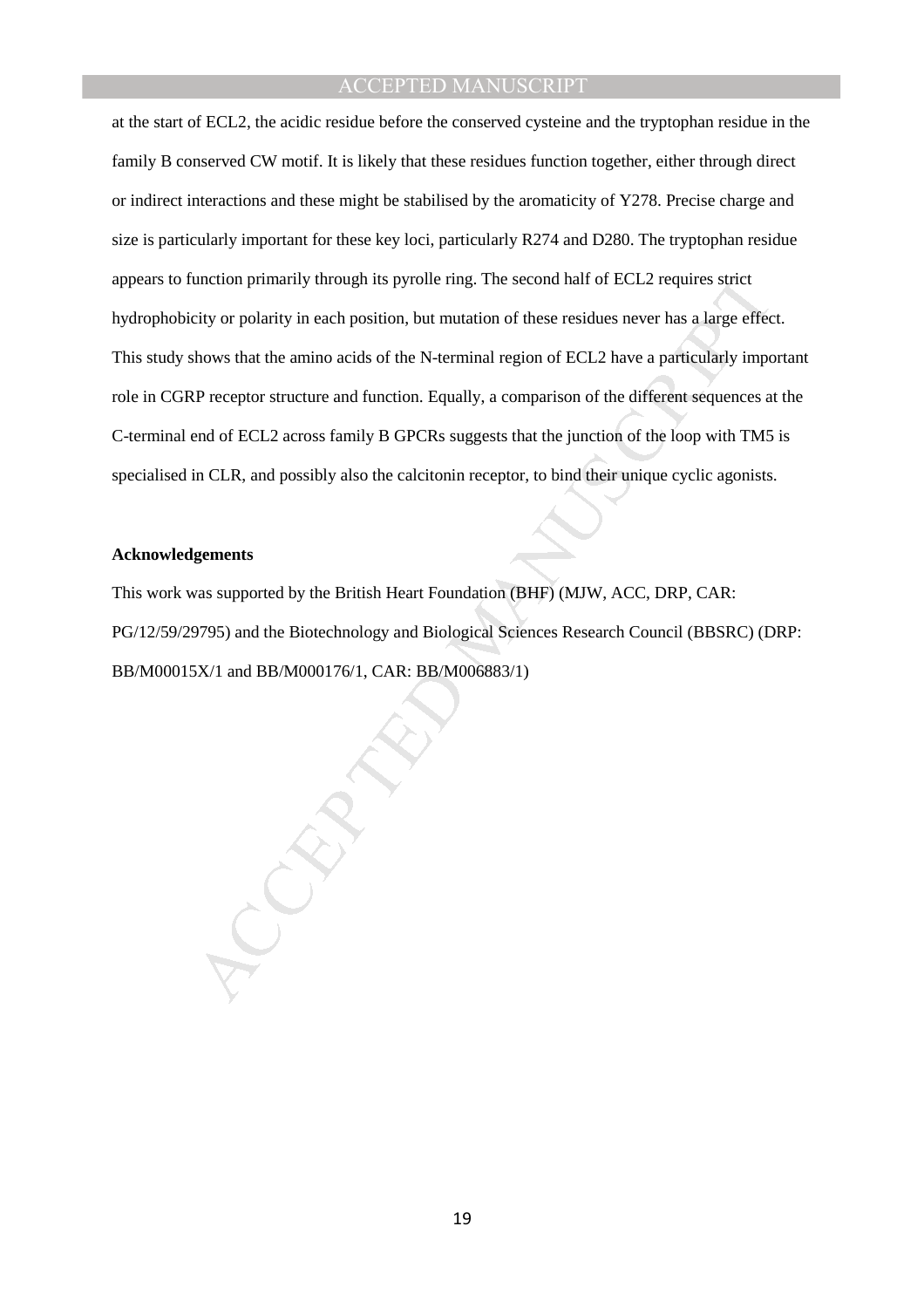### **References**

- Bailey R and Hay D (2007) Agonist-dependent consequences of proline to alanine substitution in the transmembrane helices of the calcitonin receptor. *Br J Pharmacol* **151**(5): 678-687.
- Barwell J, Conner A and Poyner DR (2011) Extracellular loops 1 and 3 and their associated transmembrane regions of the calcitonin receptor-like receptor are needed for CGRP receptor function. *Biochim Biophys Acta* **1813**(10): 1906-1916.
- Cherezov V, Rosenbaum DM, Hanson MA, Rasmussen SG, Thian FS, Kobilka TS, Choi HJ, Kuhn P, Weis WI, Kobilka BK and Stevens RC (2007) High-resolution crystal structure of an engineered human beta2-adrenergic G protein-coupled receptor. *Science* **318**(5854): 1258- 1265.
- Coin I, Katritch V, Sun T, Xiang Z, Siu FY, Beyermann M, Stevens RC and Wang L (2013) Genetically encoded chemical probes in cells reveal the binding path of urocortin-I to CRF class B GPCR. *Cell* **155**(6): 1258-1269.
- Conner AC, Hay DL, Simms J, Howitt SG, Schindler M, Smith DM, Wheatley M and Poyner DR (2005) A key role for transmembrane prolines in calcitonin receptor-like receptor agonist binding and signalling: implications for family B G-protein-coupled receptors. *Molecular pharmacology* **67**(1): 20-31.
- Conner AC, Simms J, Conner MT, Wootten DL, Wheatley M and Poyner DR (2006) Diverse functional motifs within the three intracellular loops of the CGRP1 receptor. *Biochemistry* **45**(43): 12976-12985.
- Dickson CJ, Madej BD, Skjevik AA, Betz RM, Teigen K, Gould IR and Walker RC (2014) Lipid14: The Amber Lipid Force Field. *J Chem Theory Comput* **10**(2): 865-879.
- is WI, Kobiika BK and Stevens RC (2007) High-resolution crystal stucture of an<br>ineered buman beta<sup>2</sup>-adrenergic G protein-coupled receptor. Science 3H8(5854): 125;<br>f.,<br>the V. Sun T, Xiang Z, Siu FY, Beyermann M, Stevens RC Gkountelias K, Tselios T, Venihaki M, Deraos G, Lazaridis I, Rassouli O, Gravanis A and Liapakis G (2009) Alanine scanning mutagenesis of the second extracellular loop of type 1 corticotropinreleasing factor receptor revealed residues critical for peptide binding. *Molecular pharmacology* **75**(4): 793-800.
- Haga K, Kruse AC, Asada H, Yurugi-Kobayashi T, Shiroishi M, Zhang C, Weis WI, Okada T, Kobilka BK, Haga T and Kobayashi T (2012) Structure of the human M2 muscarinic acetylcholine receptor bound to an antagonist. *Nature* **482**(7386): 547-551.
- Harvey MJ, Giupponi G and Fabritiis GD (2009) ACEMD: Accelerating Biomolecular Dynamics in the Microsecond Time Scale. *J Chem Theory Comput* **5**(6): 1632-1639.
- Hollenstein K, Kean J, Bortolato A, Cheng RK, Dore AS, Jazayeri A, Cooke RM, Weir M and Marshall FH (2013) Structure of class B GPCR corticotropin-releasing factor receptor 1. *Nature* **499**(7459): 438-443.
- Hornak V, Abel R, Okur A, Strockbine B, Roitberg A and Simmerling C (2006) Comparison of multiple Amber force fields and development of improved protein backbone parameters. *Proteins* **65**(3): 712-725.
- Howitt SG, Kilk K, Wang Y, Smith DM, Langel U and Poyner DR (2003) The role of the 8-18 helix of CGRP8-37 in mediating high affinity binding to CGRP receptors; coulombic and steric interactions. *Br J Pharmacol* **138**(2): 325-332.
- Hunter MR and Glass M (2015) Increasing the flexibility of the LANCE cAMP detection kit. *J Pharmacol Toxicol Methods* **71**: 42-45.
- Jazayeri A, Dore AS, Lamb D, Krishnamurthy H, Southall SM, Baig AH, Bortolato A, Koglin M, Robertson NJ, Errey JC, Andrews SP, Teobald I, Brown AJ, Cooke RM, Weir M and Marshall FH (2016) Extra-helical binding site of a glucagon receptor antagonist. *Nature* **533**(7602): 274-277.
- Koole C, Wootten D, Simms J, Miller LJ, Christopoulos A and Sexton PM (2012) Second extracellular loop of human glucagon-like peptide-1 receptor (GLP-1R) has a critical role in GLP-1 peptide binding and receptor activation. *The Journal of biological chemistry* **287**(6): 3642-3658.
- Kräutler V, van Gunsteren WF and Hünenberger PH (2001) A fast SHAKE algorithm to solve distance constraint equations for small molecules in molecular dynamics simulations. *J Comput Chem* **22** 501–508.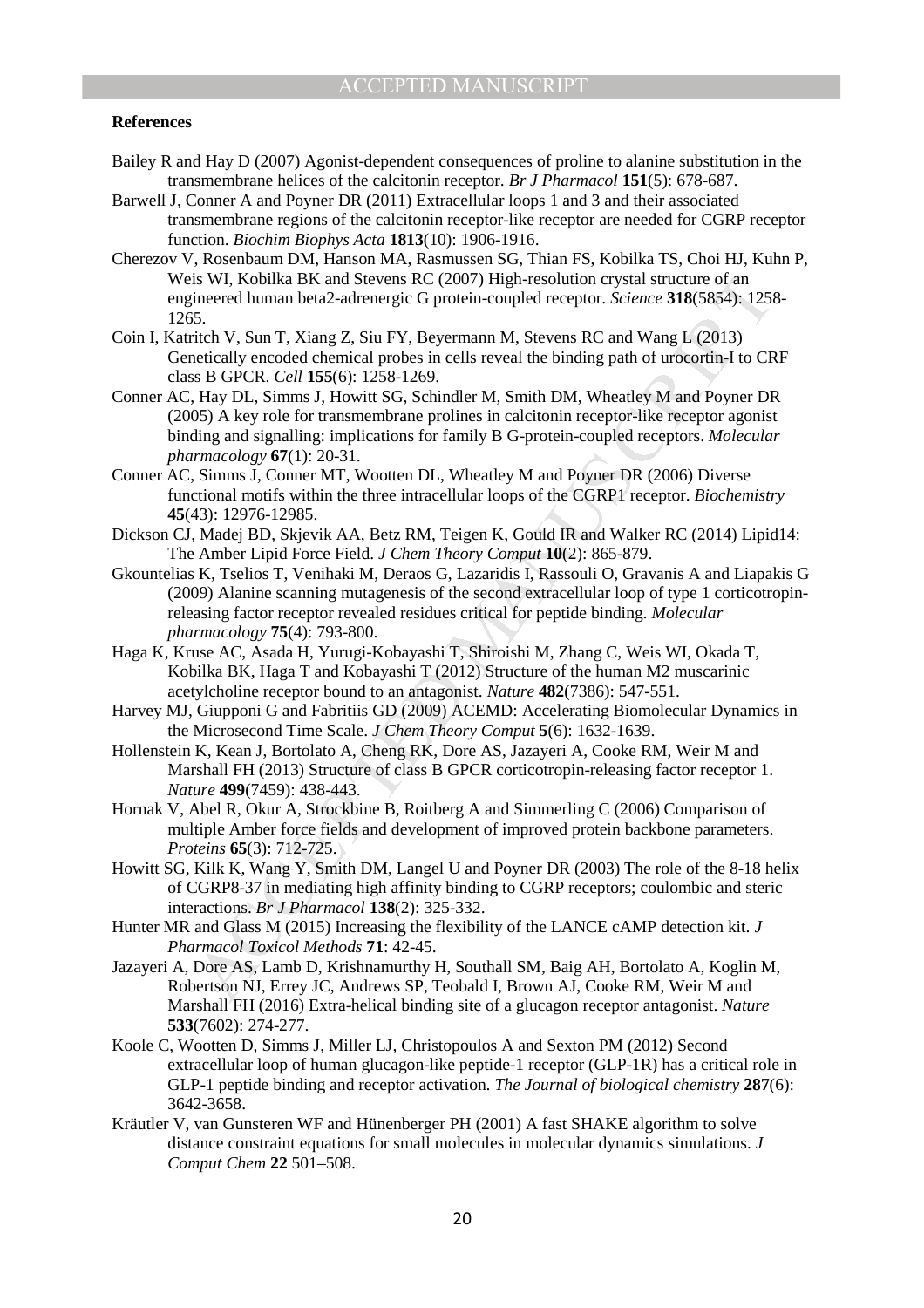- Mobarec JC, Sanchez R and Filizola M (2009) Modern homology modeling of G-protein coupled receptors: which structural template to use? *J Med Chem* **52**(16): 5207-5216.
- Palczewski K, Kumasaka T, Hori T, Behnke CA, Motoshima H, Fox BA, Le Trong I, Teller DC, Okada T, Stenkamp RE, Yamamoto M and Miyano M (2000) Crystal structure of rhodopsin: A G protein-coupled receptor. *Science* **289**(5480): 739-745.
- Sali A and Blundell TL (1993) Comparative protein modelling by satisfaction of spatial restraints. *J Mol Biol* **234**(3): 779-815.
- Shen MY and Sali A (2006) Statistical potential for assessment and prediction of protein structures. *Protein science : a publication of the Protein Society* **15**(11): 2507-2524.
- Siu FY, He M, de Graaf C, Han GW, Yang D, Zhang Z, Zhou C, Xu Q, Wacker D, Joseph JS, Liu W, Lau J, Cherezov V, Katritch V, Wang MW and Stevens RC (2013) Structure of the human glucagon class B G-protein-coupled receptor. *Nature* **499**(7459): 444-449.
- Watkins HA, Walker CS, Ly KN, Bailey RJ, Barwell J, Poyner DR and Hay DL (2014) Receptor activity-modifying protein-dependent effects of mutations in the calcitonin receptor-like receptor: implications for adrenomedullin and calcitonin gene-related peptide pharmacology. *Br J Pharmacol* **171**(3): 772-788.
- Wheatley M, Wootten D, Conner MT, Simms J, Kendrick R, Logan RT, Poyner DR and Barwell J (2012) Lifting the lid on GPCRs: the role of extracellular loops. *Br J Pharmacol* **165**(6): 1688-1703.
- Woolley MJ and Conner AC (2013) Comparing the molecular pharmacology of CGRP and adrenomedullin. *Current protein & peptide science* **14**(5): 358-374.
- Woolley MJ and Conner AC (2016) Understanding the common themes and diverse roles of the second extracellular loop (ECL2) of the GPCR super-family. *Molecular and cellular endocrinology*.
- Woolley MJ, Watkins HA, Taddese B, Karakullukcu ZG, Barwell J, Smith KJ, Hay DL, Poyner DR, Reynolds CA and Conner AC (2013) The role of ECL2 in CGRP receptor activation: a combined modelling and experimental approach. *Journal of the Royal Society, Interface / the Royal Society* **10**(88): 20130589.
- etein science : a publication of the Protein Society 15(1): 2507-2524.<br>M, de Graaf C, Han GW, Yang D, Zhang Z, Zhou C, Xu Q, Wacker D, Joseph IS, Li<br>1), Cherezov V, Katrich V, Wang NW and Stevens RC (2013) Structure of th Wootten D, Reynolds CA, Smith KJ, Mobarec JC, Furness SG, Miller LJ, Christopoulos A and Sexton PM (2016a) Key interactions by conserved polar amino acids located at the transmembrane helical boundaries in Class B GPCRs modulate activation, effector specificity and biased signalling in the glucagon-like peptide-1 receptor. *Biochem Pharmacol* **118**: 68- 87.
- Wootten D, Reynolds CA, Smith KJ, Mobarec JC, Koole C, Savage EE, Pabreja K, Simms J, Sridhar R, Furness SG, Liu M, Thompson PE, Miller LJ, Christopoulos A and Sexton PM (2016b) The Extracellular Surface of the GLP-1 Receptor Is a Molecular Trigger for Biased Agonism. *Cell* **165**(7): 1632-1643.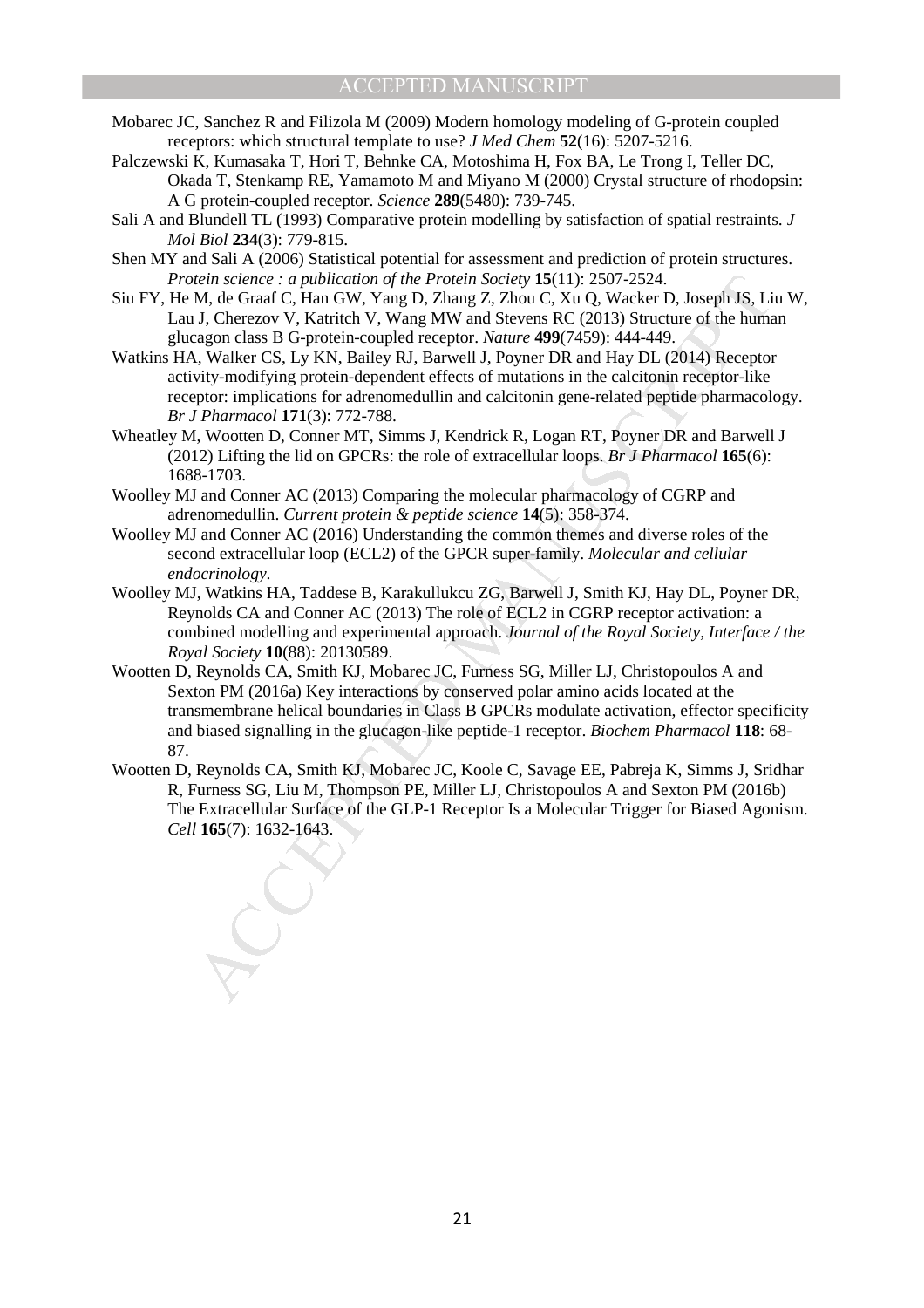#### **Figure legends**

Figure 1. Snake plot of TM residues of CLR selected for non-alanine substitution (white background). The five residues that had little or no involvement in cAMP accumulations are shown in grey. The cysteine residues, which reduced signalling when mutated alone but not together are shown with vertical lines.

Figure 2. Concentration-response curves for mutations at R274, Y277, Y278, D280 and W283 for cAMP production. Each point is the mean  $\pm$  s.e.m. of 4 to 6 determinations in triplicate.

Figure 3. Concentration-response curves for double mutations at R274, Y277, and W283 for cAMP production. Each point is the mean  $\pm$  s.e.m. of 4 to 6 determinations done in triplicate.

idues, which reduced signalling when mutated alone but not together are shown with<br>s.<br>S. Somewhether, which response curves for mutations at R274, Y277, Y278, D280 and W283 fo<br>uction. Each point is the mean  $\pm$  s.e.m. of Figure 4. 3D Model of the CLR ECL2. A. Dynamic fluctuation of the inactive conformation of ECL2 during MD simulations. A schematic diagram of TM4 and TM5 is shown, along with 120 frames of the 120 ns MD simulation. B. Aromatic and ionic interactions detected between R274, Y278, D280 and W283 during MD simulations. The disulphide bond between ECL2 and TM3 is shown in sticks and colour-coded by atom type (grey carbon, blue nitrogen, red oxygen, and yellow sulphur).

Figure 5. Conservation of ECL2. A. Alignment of ECL2 across all human family B GPCRs, from 4.64b to 5.60b. B. Pictogram (weblogo.berkeley.edu) illustrating sequence conservation in ECL2 from human family B GPCRs, from from 4.64b to 5.60b.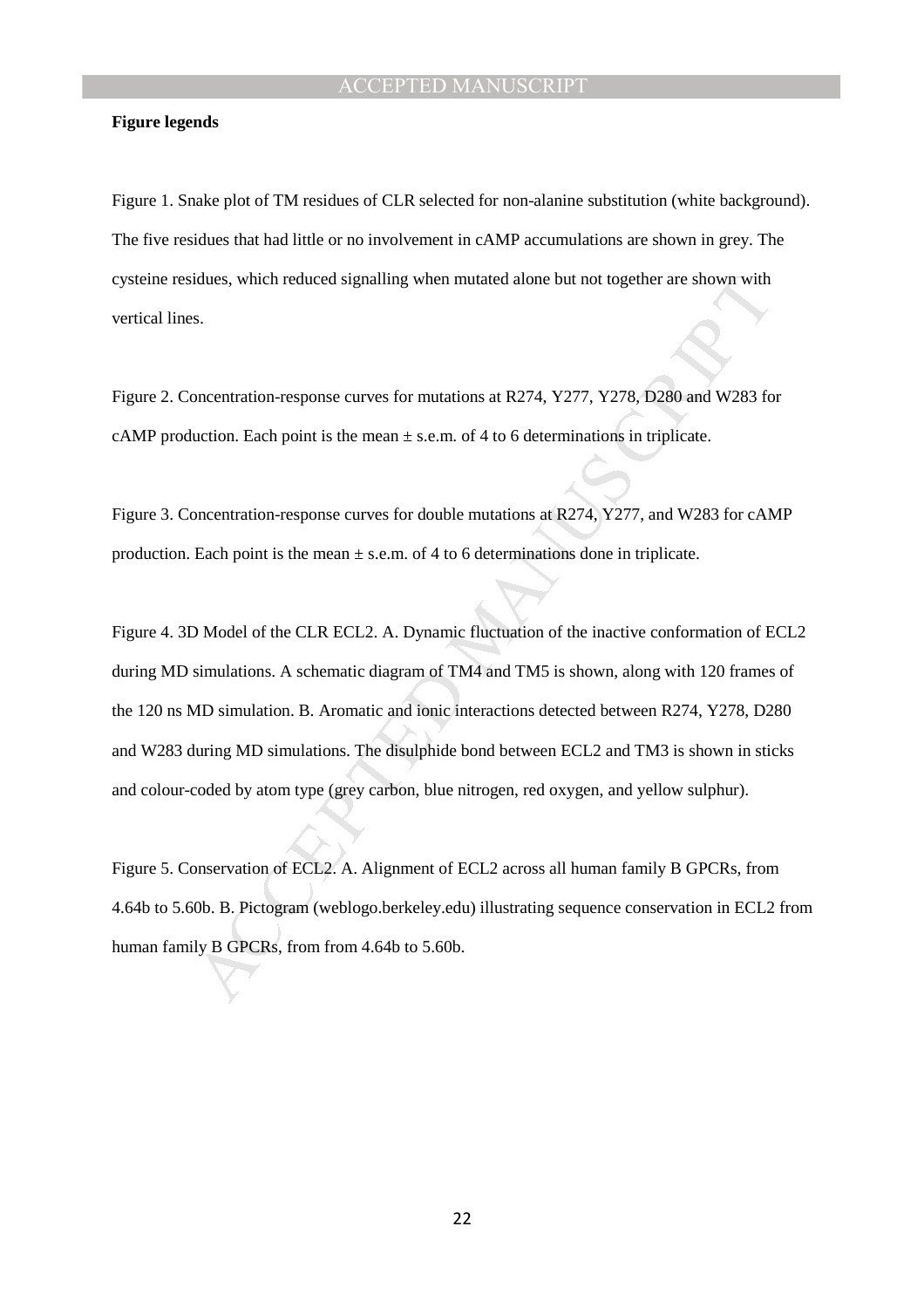C's test (significant difference shown with \*  $P$ <0.05) as described in the methods. The<br>
al means were normalised to the overall WT mean as 100 %. cAMP production was<br>
blowing dose-dependent stimulation with CGRP over a **Table 1.** Cell surface expression (C.S.E.) and pEC<sub>50</sub> values for R274 and D280 non alanine substitution mutants compared with WT controls. C.S.E. was measured by comparing expression of WT and mutant CLR with an N-terminal HA tag using an ELISA. Statistical significance between WT and mutants was determined using either a paired t test or a one-way ANOVA followed by a post hoc Dunnett's test (significant difference shown with \* *P*<0.05) as described in the methods. The experimental means were normalised to the overall WT mean as 100 %. cAMP production was measured following dose-dependent stimulation with CGRP over a concentration range of 1 pM to 1 µM. Data were fitted to obtain concentration–response curves using a three parameter logistic equation. The WT and mutant curves were normalised to the WT curves (using top and bottom values obtained from the fitted curve). From these curves, basal,  $pEC_{50}$  and  $E_{\text{max}}$  values were obtained.  $pEC_{50}$ values are presented as the mean  $\pm$  SEM of values from individual data sets and were tested for statistical significance versus WT using a paired *t*-test (significant difference shown with \* *P*<0.05; \*\* *P*<0.01 and \*\*\* *P*<0.001). The non-alanine substitution  $pEC_{50}$  differences were compared to the alanine substitution  $pEC_{50}$  differences using a one way ANOVA and a Dunnett's post hoc test (significant difference for this test shown with  $#P<0.05$ ;  $#H P<0.01$  and  $#H#P<0.001$ ).

|                  | C.S.E. (% WT                      |                     |                |                                |                |               |
|------------------|-----------------------------------|---------------------|----------------|--------------------------------|----------------|---------------|
|                  | CLR)                              | $pEC_{50}$ (WT CLR) |                | $pEC_{50}$ (ECL2 substitution) |                | $pEC_{50}$    |
| ECL <sub>2</sub> | $\mathbf N$<br>Mean $\pm$         |                     |                |                                |                |               |
| substitution     | S.E.M.                            | $Mean \pm S.E.M.$   | N              | $Mean \pm S.E.M.$              | N              | difference    |
| <b>R274A</b>     | $93.2 \pm 6.1$<br>$\overline{4}$  | $10.18 \pm 0.34$    | $\overline{3}$ | $8.00 \pm 0.24$                | 3              | $-2.18**$     |
| R274D            | $74.6 \pm 5.6$<br>$\overline{4}$  | $10.18 \pm 0.19$    | 5              | $7.67 \pm 0.14$                | 5              | $-2.51***$    |
| <b>R274E</b>     | $92.6 \pm 5.0$<br>$\overline{4}$  | $10.14 \pm 0.18$    | 5              | $7.67 \pm 0.12$                | 5              | $-2.47***$    |
| <b>R274K</b>     | $94.4 \pm 3.1$<br>$\overline{4}$  | $10.03 \pm 0.52$    | $\overline{3}$ | $8.62 \pm 0.52$                | 3              | $-1.41***$ ## |
| R274Q            | $100.3 \pm 6.5$<br>4              | $10.33 \pm 0.14$    | $\overline{4}$ | $8.13 \pm 0.08$                | 4              | $-2.20***$    |
| <b>R274Y</b>     | $85.9 \pm 9.1$<br>$\overline{4}$  | $10.36 \pm 0.13$    | 5              | $8.42 \pm 0.16$                | 5              | $-1.94***$    |
| <b>D280A</b>     | $\overline{4}$<br>$83.5 \pm 18.6$ | $9.90 \pm 0.04$     | $\overline{3}$ | $8.01 \pm 0.13$                | 3              | $-1.89**$     |
| <b>D280E</b>     | 3<br>$94.6 \pm 6.0$               | $10.03 \pm 0.42$    | $\overline{4}$ | $8.78 \pm 0.46$                | $\overline{4}$ | $-1.25*$      |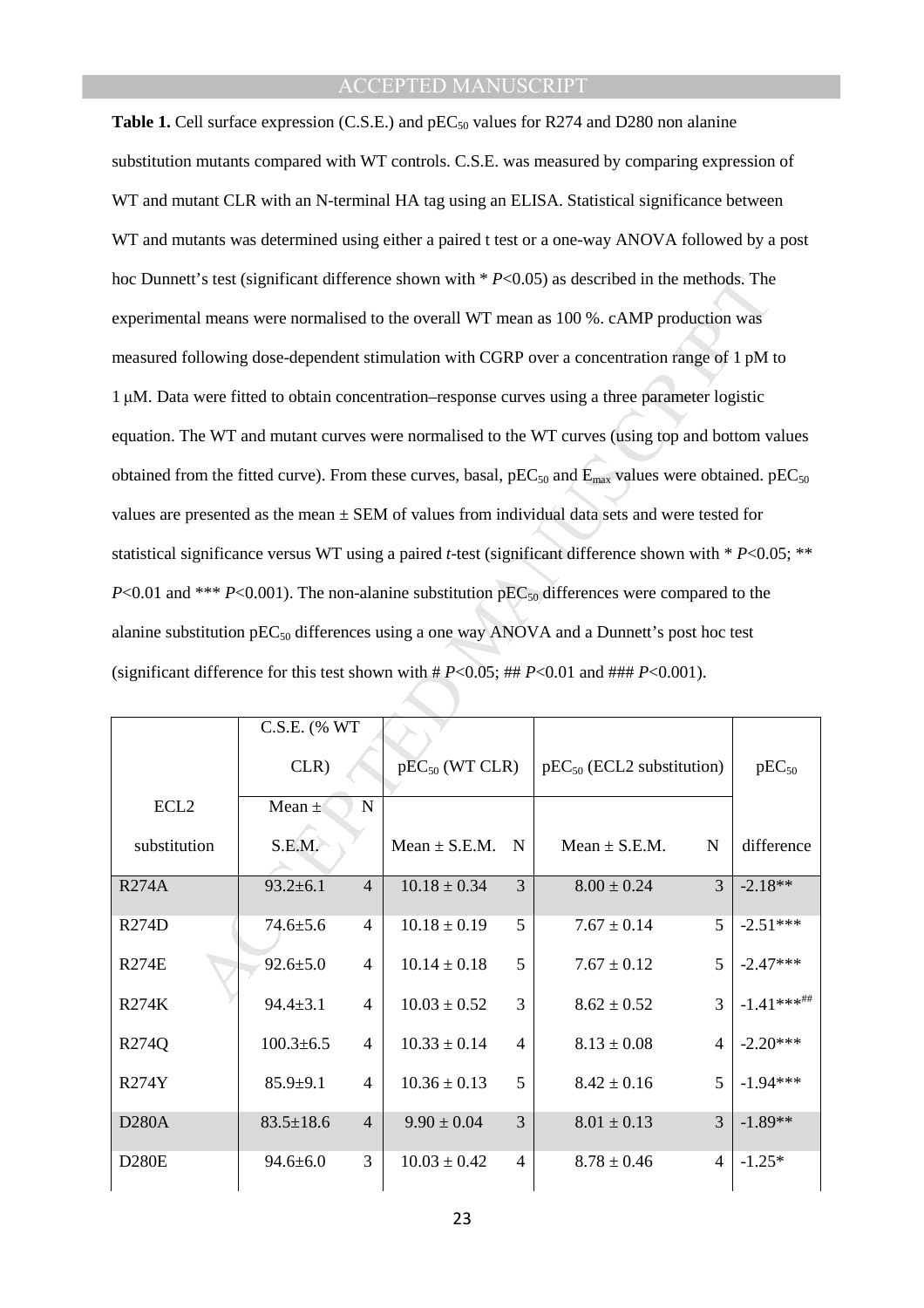|                  |                 |                | <b>ACCEPTED MANUSCRIPT</b> |                |                 |                              |
|------------------|-----------------|----------------|----------------------------|----------------|-----------------|------------------------------|
| $D280\mathrm{H}$ | $84.1 \pm 8.2$  | $\overline{4}$ | $10.46\pm0.07$             | $\overline{4}$ | $8.24\pm0.14$   | $-2.22***$<br>$\overline{4}$ |
| D280K            | $94.9 \pm 7.6$  | $\overline{4}$ | $10.20\pm0.19$             | $\mathfrak s$  | $8.13\pm0.20$   | $-2.07***$<br>$\mathfrak s$  |
| D280L            | $78.1 \pm 2.5*$ | $\overline{4}$ | $10.41\pm0.29$             | $\overline{4}$ | $8.44\pm0.23$   | $-1.97*$<br>$\overline{4}$   |
| D280N            | $91.7 + 4.3$    | $\mathfrak{Z}$ | $10.44 \pm 0.30$           | $\overline{4}$ | $8.71\pm0.23$   | $-1.73*$<br>$\overline{4}$   |
| $D280R$          | $81.1 \pm 9.8$  | $\overline{4}$ | $10.40\pm0.14$             | $\overline{4}$ | $8.12\pm0.17$   | $-2.28*$<br>$\overline{4}$   |
| D280S            | $88.9 + 8.1$    | $\mathfrak{Z}$ | $10.06 \pm 0.44$           | $\overline{4}$ | $8.66 \pm 0.39$ | $-1.40***$<br>$\overline{4}$ |
| $D280T$          | $37.3 \pm 2.1*$ | 3              | $10.20 \pm 0.43$           | $\overline{4}$ | $8.89\pm0.35$   | $-1.31**$<br>$\overline{4}$  |
|                  | RAY             |                |                            |                |                 |                              |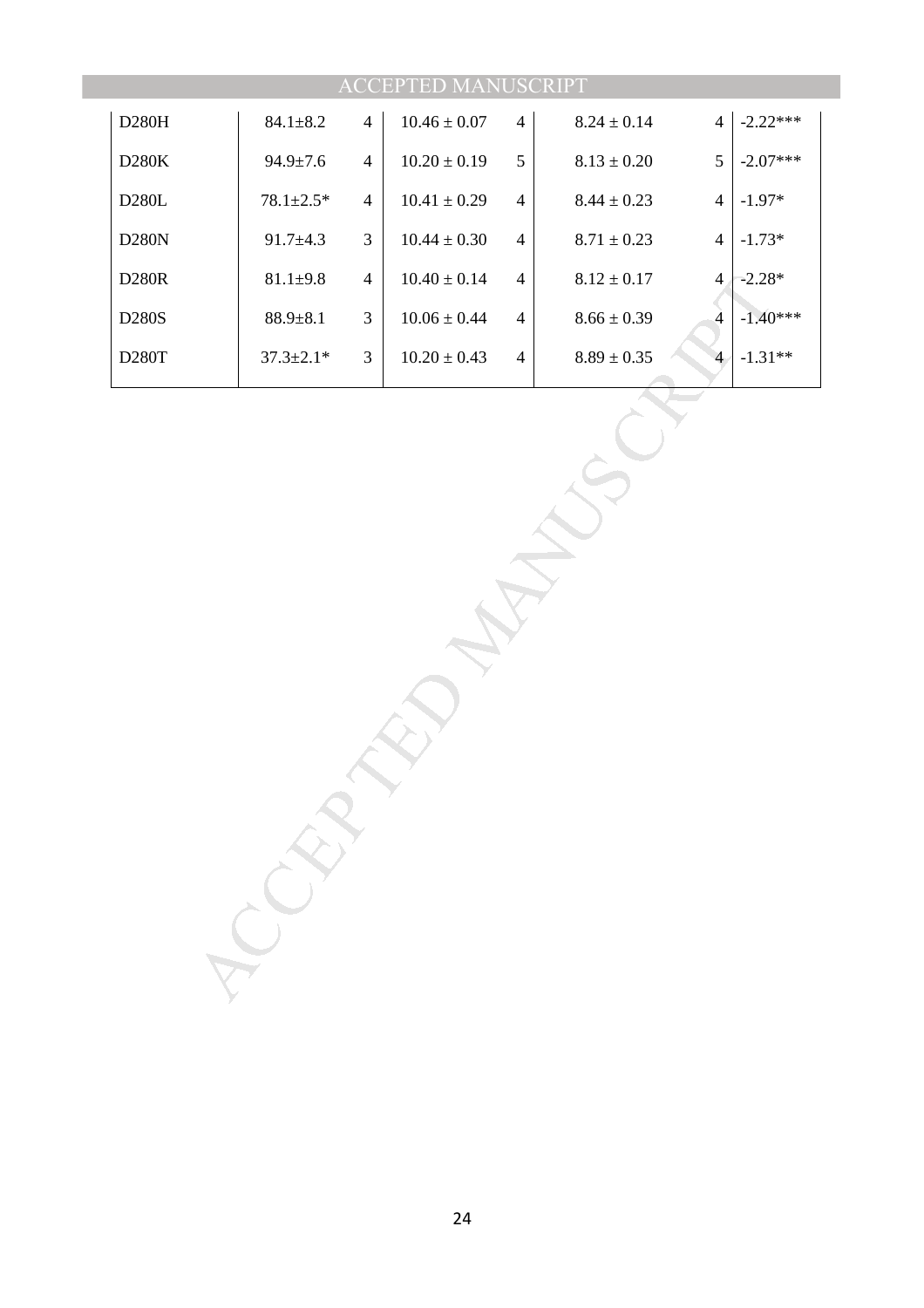difference shown with *P*-C0.05) depending on the set up of the plate. cAMP product<br>ed following dose-dependent stimulation with CGRP over a concentration range of 1<br>ta were fitted to obtain concentration-response curves **Table 2.** Cell surface expression (C.S.E.) and pEC<sub>50</sub> values for ECL2 non alanine double mutants compared with WT controls. C.S.E. was measured by comparing expression of WT and mutant CLR with an N-terminal HA tag using an ELISA. Statistical significance between WT and mutants was determined using either a paired t test or a one-way ANOVA followed by a post hoc Dunnett's test (significant difference shown with \* *P*<0.05) depending on the set up of the plate. cAMP production was measured following dose-dependent stimulation with CGRP over a concentration range of 1 pM to 1 µM. Data were fitted to obtain concentration–response curves using a three parameter logistic equation. The WT and mutant curves were normalised to the WT curves (using top and bottom values obtained from the fitted curve). From these curves, basal,  $pEC_{50}$  and  $E_{\text{max}}$  values were obtained.  $pEC_{50}$ values are presented as the mean  $\pm$  SEM of values from individual data sets and were tested for statistical significance versus WT using a paired *t*-test (significant difference shown with \**P*<0.05; \*\* *P*<0.01 and \*\*\* *P*<0.001). The double substitution  $pEC_{50}$  differences were compared to the expected substitution  $pEC_{50}$  differences (the sum of the single substitution  $pEC_{50}$  difference) using an unpaired t test (significant difference for this test shown with #*P*<0.05; ##*P*<0.01 and ###*P*<0.001).

|                   | C.S.E. (% WT    |                |                     |                |                                |                |                     |                        |  |  |
|-------------------|-----------------|----------------|---------------------|----------------|--------------------------------|----------------|---------------------|------------------------|--|--|
|                   | CLR)            |                | $pEC_{50}$ (WT CLR) |                | $pEC_{50}$ (ECL2 substitution) |                | Measured $pEC_{50}$ |                        |  |  |
|                   | Mean $\pm$      | $\mathbf N$    |                     |                |                                |                |                     | Expected $pEC_{50}$    |  |  |
| ECL2 substitution | S.E.M.          |                | $Mean \pm S.E.M.$   | N              | $Mean \pm S.E.M.$              | N              | difference          | difference             |  |  |
| R274DD280R        | $85.8 \pm 11.6$ | 4              | $10.24 \pm 0.12$    | 4              | $7.59 \pm 0.19$                | $\overline{4}$ | $-2.65***$          | $-4.79$                |  |  |
| R274EY277R        | $75.7 \pm 6.7$  | $\overline{4}$ | $10.25 \pm 0.18$    | 5              | $7.38 \pm 0.10$                | 5              | $-2.87***$          | $-3.19$                |  |  |
| R274YY277R        | $69.8 + 9.5$    | $\overline{4}$ | $10.43 \pm 0.13$    | 5              | $7.49 \pm 0.11$                | $\overline{5}$ | $-2.94***$          | $-2.66$                |  |  |
| R274EY278R        | $85.4 \pm 7.4$  | $\overline{4}$ | $10.24 \pm 0.12$    | $\overline{4}$ | $8.34 \pm 0.13$                | $\overline{4}$ | $-1.90***$          | $-3.27***$             |  |  |
| R274YY278R        | $91.8 \pm 12.0$ | $\overline{4}$ | $10.18 \pm 0.28$    | 3              | $9.26 \pm 0.18$                | 3              | $-0.92*$            | $-2.74$ ****           |  |  |
| R274ED280H        | $86.5 \pm 7.5$  | 4              | $10.23 \pm 0.09$    | 4              | $7.85 \pm 0.17$                | $\overline{4}$ | $-2.38***$          | $-4.69$ ###            |  |  |
| R274ED280K        | $82.1 \pm 8.4$  | 4              | $9.86 \pm 0.22$     | 5              | $7.23 \pm 0.23$                | 5              | $-2.63***$          | $-4.54***$             |  |  |
| R274ED280N        | $87.3 \pm 7.4$  | $\overline{4}$ | $10.33 \pm 0.13$    | 6              | $7.78 \pm 0.28$                | 6              | $-2.55***$          | $-4.20$ ##             |  |  |
| R274KD280E        | $85.2 \pm 10.2$ | $\overline{4}$ | $10.12 \pm 0.24$    | 5              | $7.71 \pm 0.25$                | 5              | $-2.41***$          | $-2.66$                |  |  |
| Y277FY278F        | $97.0 \pm 5.2$  | $\overline{4}$ | $10.32 \pm 0.08$    | 5              | $10.34 \pm 0.11$               | 5              | 0.02                | $-0.26$ <sup>#</sup>   |  |  |
| Y277WW283Y        | $88.0 \pm 8.5$  | $\overline{4}$ | $10.29 \pm 0.24$    | $\overline{4}$ | $8.86 \pm 0.22$                | $\overline{4}$ | $-1.43***$          | $-1.11$                |  |  |
| Y278WW283Y        | $90.1 \pm 11.6$ | $\overline{4}$ | $10.32 \pm 0.12$    | $\overline{4}$ | $7.82\pm0.09$                  | $\overline{4}$ | $-2.50***$          | $-1.61^{\textit{HHH}}$ |  |  |
| L290AL291AY292A   | $85.7 + 4.4$    | 3              | $10.38 \pm 0.43$    | 3              | $6.46 \pm 0.74$                | 3              | $-3.92**$           | $-1.97$ ##             |  |  |
| L290AL291A        | $91.8 \pm 3.7$  | 3              | $10.58 \pm 0.12$    | 3              | $7.93 \pm 0.13$                | 3              | $-2.65**$           | $-1.51$ <sup>#</sup>   |  |  |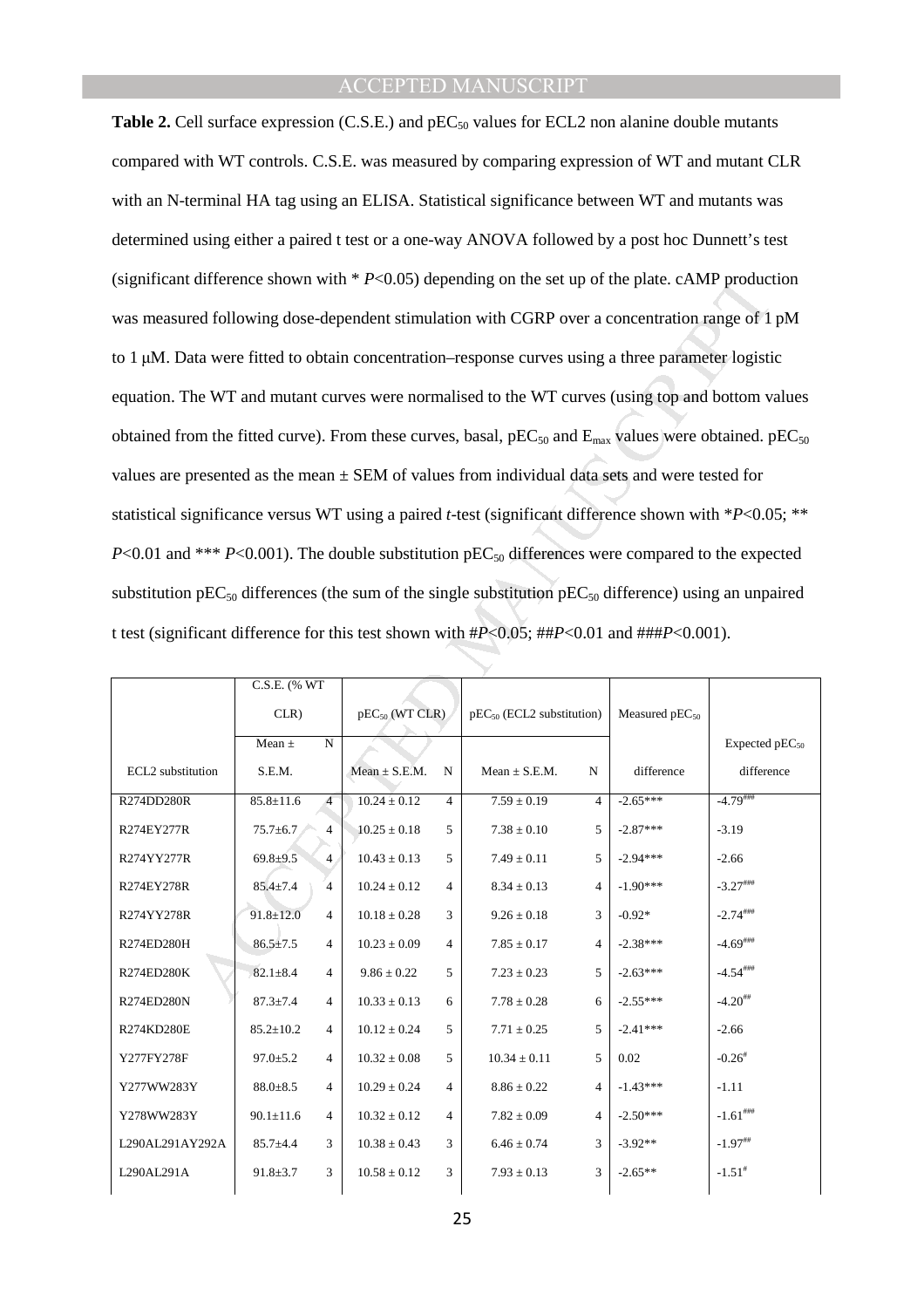| <b>ACCEPTED MANUSCRIPT</b> |                |  |                 |                |                 |  |            |         |  |  |  |  |
|----------------------------|----------------|--|-----------------|----------------|-----------------|--|------------|---------|--|--|--|--|
| L290AY292A                 | $80.4 \pm 5.6$ |  | $9.47 \pm 0.42$ | $\overline{4}$ | $7.84 \pm 0.31$ |  | $-1.63***$ | $-1.32$ |  |  |  |  |

MANUSCRIPT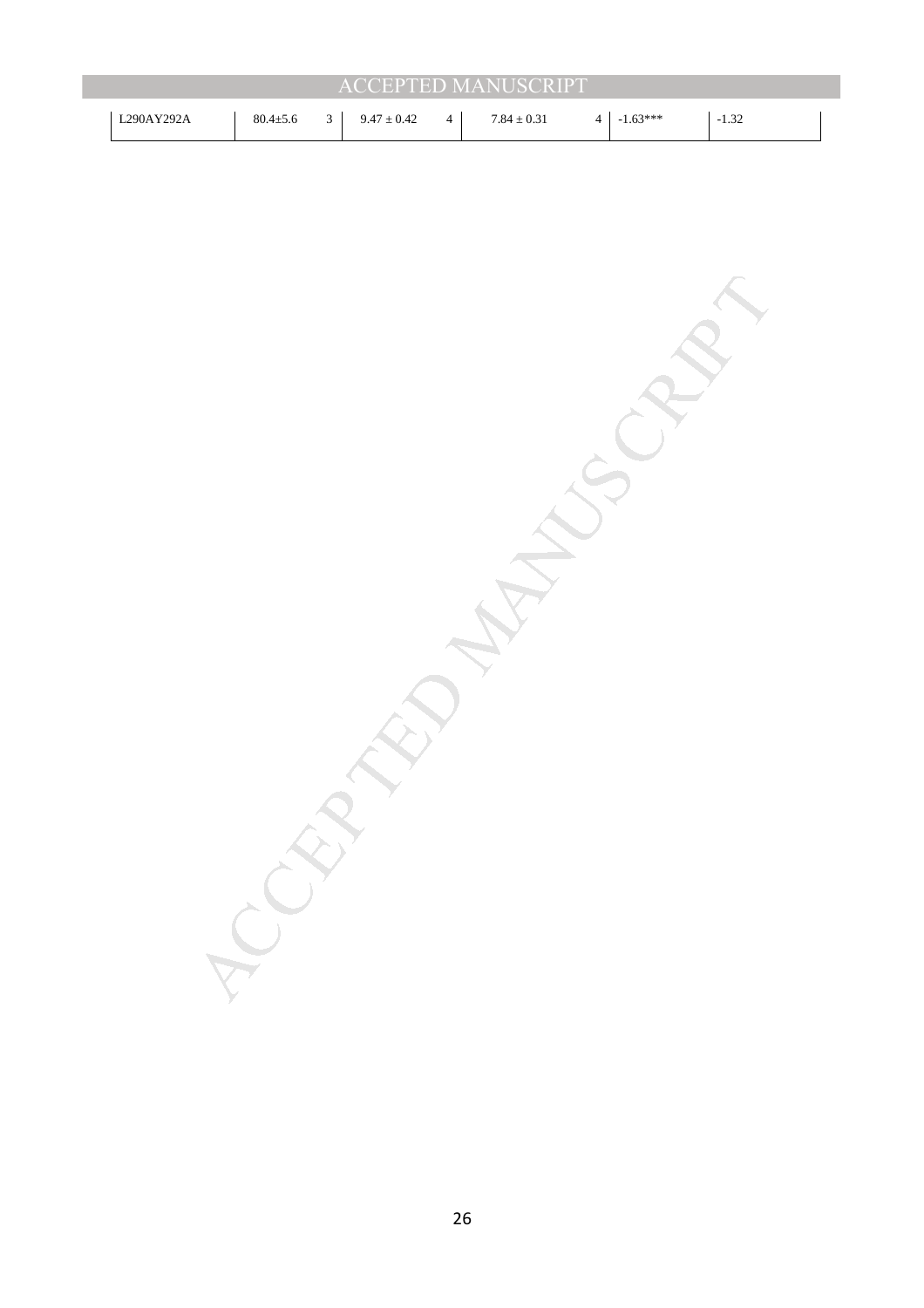11.18.28.19.8 (Significant difference shown with \*  $P<0.05$ ) depending on the set up of the plate.<br>
uction was measured following dose-dependent stimulation with CGRP over a<br>
2011 and a set up of the MT and mutant curves **Table 3.** Cell surface expression (C.S.E.) and pEC<sub>50</sub> values for Y277, Y278 and N281 non alanine mutants compared with WT controls. C.S.E. was measured by comparing expression of WT and mutant CLR with an N-terminal HA tag using an ELISA. Statistical significance between WT and mutants was determined using either a paired t test or a one-way ANOVA followed by a post hoc Dunnett's test (significant difference shown with \* *P*<0.05) depending on the set up of the plate. cAMP production was measured following dose-dependent stimulation with CGRP over a concentration range of 1 pM to 1 µM. Data were fitted to obtain concentration–response curves using a three parameter logistic equation. The WT and mutant curves were normalised to the WT curves (using top and bottom values obtained from the fitted curve). From these curves, basal,  $pEC_{50}$  and  $E_{\text{max}}$  values were obtained. pEC<sub>50</sub> values are presented as the mean  $\pm$  SEM of values from individual data sets and were tested for statistical significance versus WT using a paired *t*-test (significant difference shown with \**P*<0.05; \*\* *P*<0.01 and \*\*\* *P*<0.001). The non-alanine substitution  $pEC_{50}$ differences were compared to the alanine substitution  $pEC_{50}$  differences using a one way ANOVA and a Dunnett's post hoc test (significant difference for this test shown with #*P*<0.05; ##*P*<0.01 and ###*P*<0.001).

|                  | C.S.E. (% WT                             |                                    |                                    |                      |
|------------------|------------------------------------------|------------------------------------|------------------------------------|----------------------|
|                  | CLR)                                     | $pEC_{50}$ (WT CLR)                | $pEC_{50}$ (ECL2 substitution)     | $pEC_{50}$           |
| ECL <sub>2</sub> | N<br>Mean $\pm$                          |                                    |                                    |                      |
| substitution     | S.E.M.                                   | $Mean \pm S.E.M.$<br>$\mathbf N$   | Mean $\pm$ S.E.M.<br>N             | difference           |
| <b>Y277A</b>     | $\overline{4}$<br>$82.8 + 9.8$           | $9.79 \pm 0.38$<br>$\overline{4}$  | $8.90 \pm 0.49$<br>$\overline{4}$  | $-0.89*$             |
| Y277E            | $90.2 + 9.7$<br>$\overline{\mathcal{A}}$ | $10.41 \pm 0.19$<br>6              | $10.04 \pm 0.14$<br>6              | $-0.37$ <sup>#</sup> |
| Y277F            | 3<br>$98.0 \pm 10.5$                     | $10.02 \pm 0.45$<br>$\overline{4}$ | $\overline{4}$<br>$9.87 \pm 0.53$  | $-0.15$ ##           |
| Y277L            | 3<br>$99.1 \pm 1.8$                      | $9.88 \pm 0.42$<br>$\overline{4}$  | $9.57 \pm 0.44$<br>$\overline{4}$  | $-0.31^{*}$          |
| <b>Y277N</b>     | $93.0 \pm 8.3$<br>4                      | $10.40 \pm 0.10$<br>$\overline{4}$ | $10.08 \pm 0.16$<br>$\overline{4}$ | $-0.32**$            |
| <b>Y277R</b>     | $86.5 \pm 8.9$<br>4                      | $10.33 \pm 0.10$<br>6              | $9.61 \pm 0.16$<br>6               | $-0.72**$            |
| Y277W            | $114.2 \pm 10.8$<br>$\overline{4}$       | $10.28 \pm 0.12$<br>5              | 5<br>$10.27 \pm 0.09$              | $-0.01$ ###          |
| <b>Y278A</b>     | $97.7 \pm 20.6$<br>6                     | $9.83 \pm 0.16$<br>5               | $\overline{5}$<br>$8.75 \pm 0.08$  | $-1.08**$            |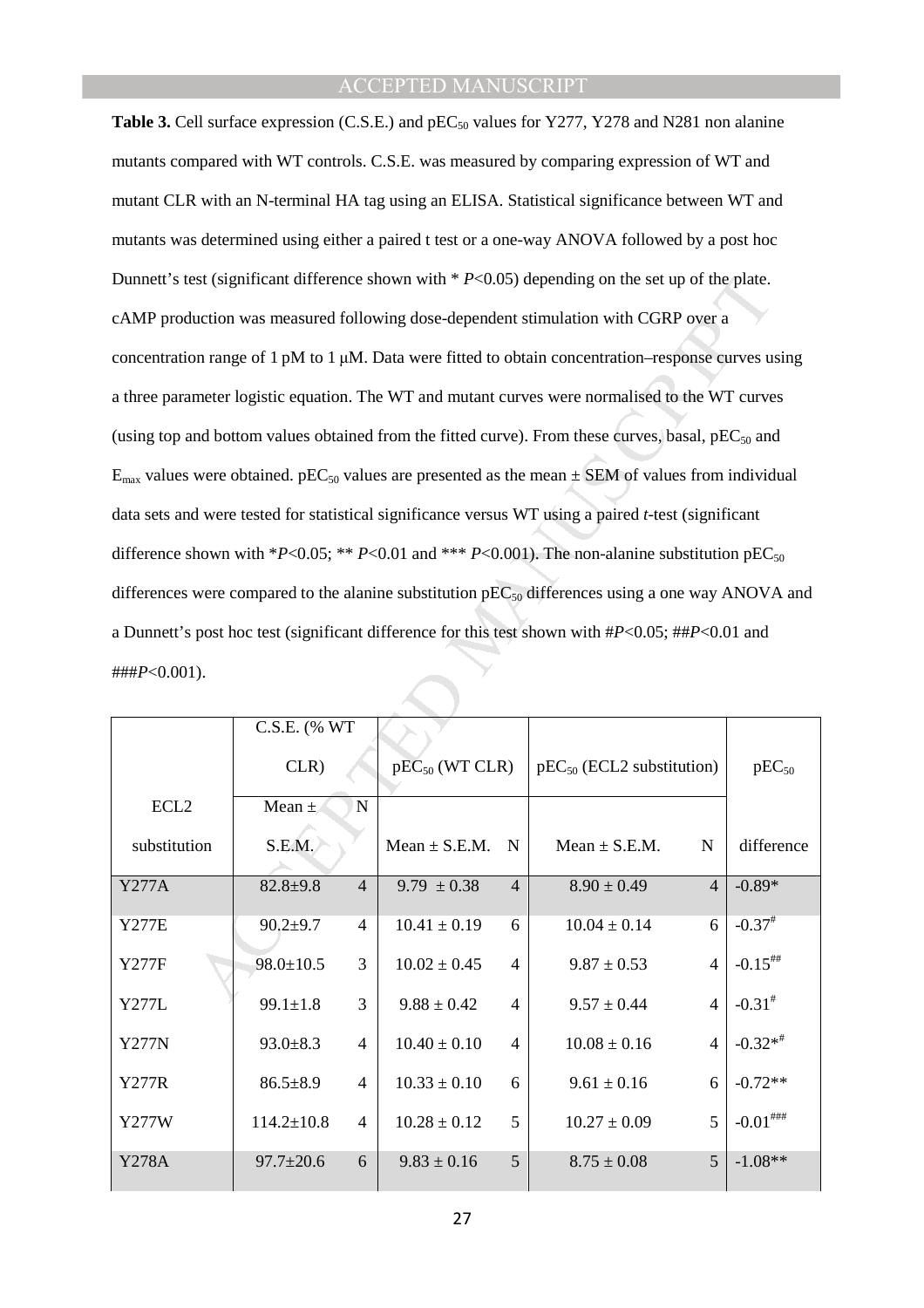|                  |                  |                | <b>ACCEPTED MANUSCRIPT</b> |                |                 |                          |                                                      |
|------------------|------------------|----------------|----------------------------|----------------|-----------------|--------------------------|------------------------------------------------------|
| <b>Y278E</b>     | $97.7 \pm 10.6$  | $\overline{4}$ | $10.37\pm0.12$             | $\mathfrak{S}$ | $8.45 \pm 0.10$ | 5                        | $-1.92***^{\text{\#}\text{\#}\text{\#}}$             |
| <b>Y278F</b>     | $104.5 + 4.4$    | 3              | $9.92 \pm 0.49$            | $\overline{4}$ | $9.81\pm0.41$   | $\overline{4}$           | $\text{-}0.11^{\text{\#}\text{\#}\text{\#}}$         |
| Y278H            | $86.6 \pm 11.8$  | $\overline{4}$ | $10.40\pm0.11$             | $\sqrt{5}$     | $10.24\pm0.03$  | 5                        | $\textbf{-0.16}^{\textit{}\# \textit{}\# \textit{}}$ |
| <b>Y278L</b>     | $77.7 \pm 5.7*$  | $\overline{4}$ | $10.11 \pm 0.54$           | $\mathfrak{Z}$ | $8.98\pm0.46$   | 3                        | $-1.13**$                                            |
| <b>Y278R</b>     | $110.0 \pm 12.3$ | $\overline{4}$ | $10.30 \pm 0.22$           | $\overline{4}$ | $9.50 \pm 0.31$ | $\overline{\mathcal{A}}$ | $-0.80**$                                            |
| <b>Y278W</b>     | $104.1 \pm 10.4$ | $\overline{4}$ | $10.46\pm0.05$             | $\mathfrak s$  | $9.95 \pm 0.04$ | $\mathfrak{S}$           | $-0.51**$                                            |
| N281A            | $103.3 \pm 24.8$ | $\overline{4}$ | $9.84 \pm 0.26$            | 5              | $9.93 \pm 0.29$ | 5                        | 0.09                                                 |
| $N281\mathrm{K}$ | $101.9 \pm 3.2$  | $\mathfrak{Z}$ | $10.04 \pm 0.30$           | 6              | $9.19 \pm 0.31$ | $\sqrt{6}$               | $-0.85**$ ##                                         |
|                  |                  |                |                            |                |                 |                          |                                                      |

28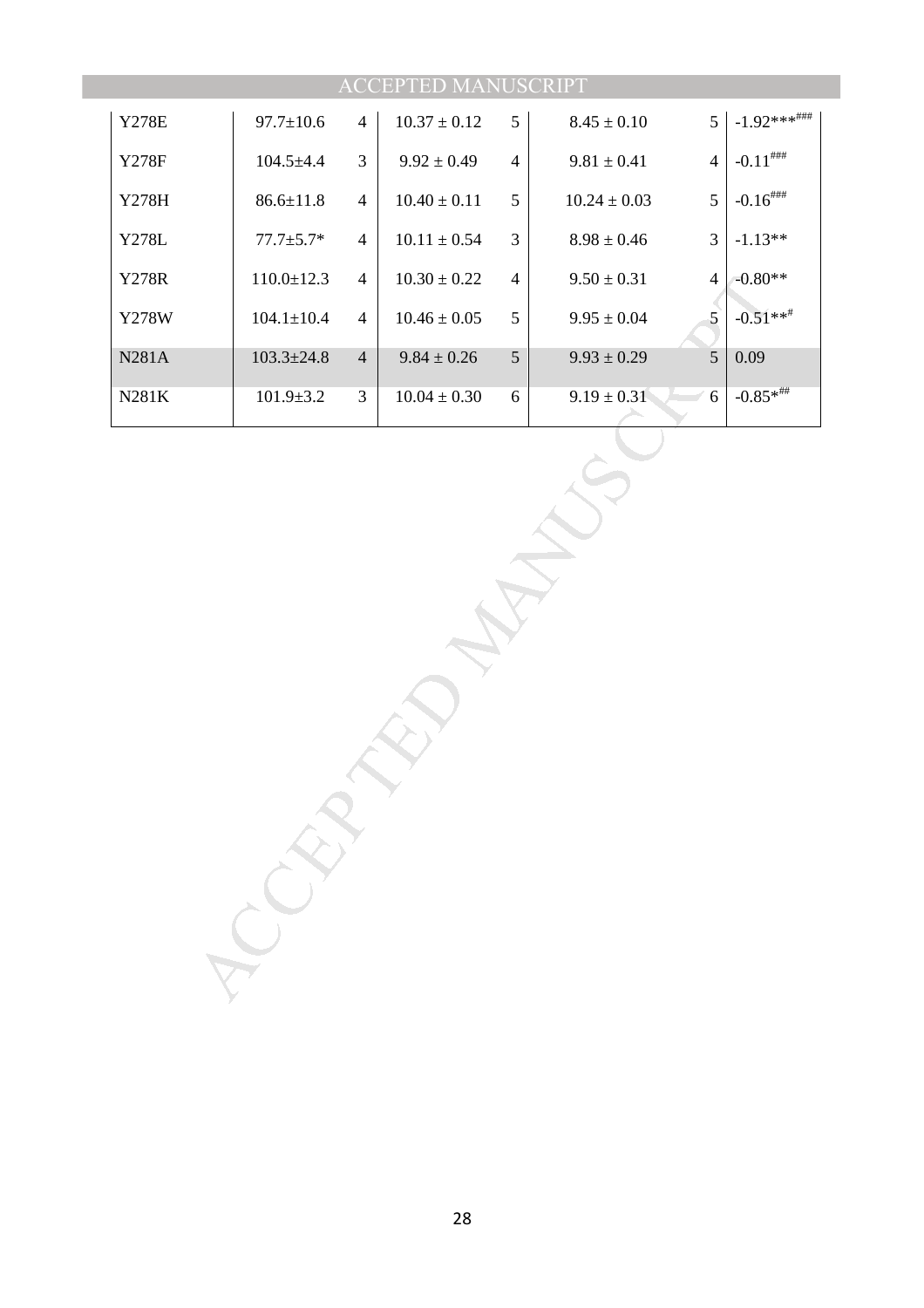hown with \* *P*<0.05) depending on the set up of the plate. cAMP production was<br>
bilowing dose-dependent stimulation with CGRP over a concentration range of 1 pM i<br>
were fitted to obtain concentration-response curves usin **Table 4.** Cell surface expression (C.S.E.) and pEC<sub>50</sub> values for W283 non alanine mutants compared with WT controls. C.S.E. was measured by comparing expression of WT and mutant CLR with an Nterminal HA tag using an ELISA. Statistical significance between WT and mutants was determined using either a paired t test or a one-way ANOVA followed by a post hoc Dunnett's test (significant difference shown with  $* P<0.05$ ) depending on the set up of the plate. cAMP production was measured following dose-dependent stimulation with CGRP over a concentration range of 1 pM to 1 µM. Data were fitted to obtain concentration–response curves using a three parameter logistic equation. The WT and mutant curves were normalised to the WT curves (using top and bottom values obtained from the fitted curve). From these curves, basal,  $pEC_{50}$  and  $E_{\text{max}}$  values were obtained.  $pEC_{50}$ values are presented as the mean  $\pm$  SEM of values from individual data sets and were tested for statistical significance versus WT using a paired *t*-test (significant difference shown with \**P*<0.05; \*\* *P*<0.01 and \*\*\* *P*<0.001). The non-alanine substitution  $pEC_{50}$  differences were compared to the alanine substitution  $pEC_{50}$  differences using a one way ANOVA and a Dunnett's post hoc test (significant difference for this test shown with #*P*<0.05; ##*P*<0.01 and ###*P*<0.001).

|                  | C.S.E. (% WT    |                          |                     |                |                                |                |                 |
|------------------|-----------------|--------------------------|---------------------|----------------|--------------------------------|----------------|-----------------|
|                  | CLR)            |                          | $pEC_{50}$ (WT CLR) |                | $pEC_{50}$ (ECL2 substitution) |                | $pEC_{50}$      |
| ECL <sub>2</sub> | N<br>Mean $\pm$ |                          |                     |                |                                |                |                 |
| substitution     | S.E.M.          |                          | $Mean \pm S.E.M.$   | $\mathbf N$    | Mean $\pm$ S.E.M.              | N              | difference      |
| W283A            | $69.8 \pm 1.0$  | 3                        | $10.71 \pm 0.13$    | 3              | $8.17 \pm 0.04$                | $\mathcal{R}$  | $-2.54**$       |
| W283E            | $72.8 + 8.0$    | $\overline{\mathcal{A}}$ | $10.40 \pm 0.10$    | 6              | $7.22 \pm 0.10$                | 6              | $-3.18***$      |
| W283F            | $100.4 \pm 1.7$ | 3                        | $10.13 \pm 0.20$    | 5              | $9.07 \pm 0.33$                | 5              | $-1.06**$ ###   |
| W283H            | $94.4 \pm 1.9$  | $\overline{\mathcal{A}}$ | $10.86 \pm 0.09$    | $\overline{4}$ | $10.81 \pm 0.09$               | $\overline{4}$ | $-0.05$ ###     |
| W283L            | $87.7 \pm 7.2$  | 4                        | $10.46 \pm 0.12$    | 5              | $8.42 \pm 0.20$                | 5              | $-2.04***$      |
| W283Q            | $82.9 \pm 8.2$  | 4                        | $10.42 \pm 0.14$    | 5              | $8.84 \pm 0.23$                | 5              | $-1.58***$ ##   |
| W283Y            | $76.7 \pm 7.2$  | 4                        | $10.36 \pm 0.10$    | 6              | $9.26 \pm 0.18$                | 6              | $-1.10***$ #### |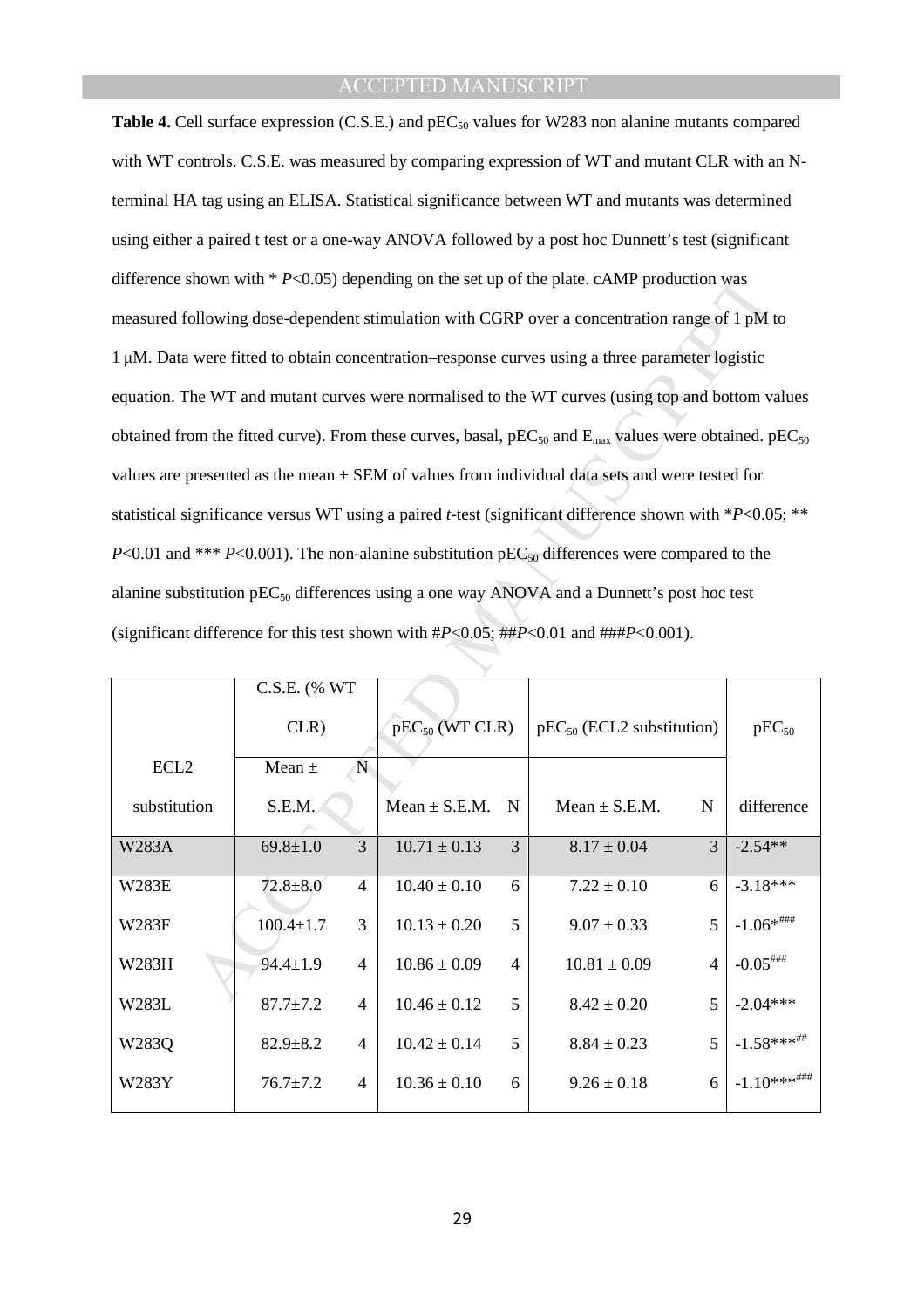difference shown with \*P<0.05) depending on the set up of the plate. cAMP producted following dose-dependent simulation with CGRP over a concentration range of 1<br>ta were fitted to obtain concentration-response curves usin **Table 5.** Cell surface expression (C.S.E.) and pEC<sub>50</sub> values for distal ECL2 non alanine mutants compared with WT controls. C.S.E. was measured by comparing expression of WT and mutant CLR with an N-terminal HA tag using an ELISA. Statistical significance between WT and mutants was determined using either a paired t test or a one way ANOVA followed by a post hoc Dunnett's test (significant difference shown with \* *P*<0.05) depending on the set up of the plate. cAMP production was measured following dose-dependent stimulation with CGRP over a concentration range of 1 pM to 1 µM. Data were fitted to obtain concentration–response curves using a three parameter logistic equation. The WT and mutant curves were normalised to the WT curves (using top and bottom values obtained from the fitted curve). From these curves, basal,  $pEC_{50}$  and  $E_{\text{max}}$  values were obtained.  $pEC_{50}$ values are presented as the mean  $\pm$  SEM of values from individual data sets and were tested for statistical significance versus WT using a paired *t*-test (significant difference shown with \**P*<0.05; \*\* *P*<0.01 and \*\*\* *P*<0.001). The non-alanine substitution  $pEC_{50}$  differences were compared to the alanine substitution  $pEC_{50}$  differences using a one way ANOVA and a Dunnett's post hoc test (significant difference for this test shown with #*P*<0.05; ##*P*<0.01 and ###*P*<0.001).

|                  | C.S.E. (% WT)    |                |                     |                |                                |                |              |
|------------------|------------------|----------------|---------------------|----------------|--------------------------------|----------------|--------------|
|                  | CLR)             |                | $pEC_{50}$ (WT CLR) |                | $pEC_{50}$ (ECL2 substitution) | $pEC_{50}$     |              |
| ECL <sub>2</sub> | Mean $\pm$       | N              |                     |                |                                |                |              |
| substitution     | S.E.M.           |                | $Mean \pm S.E.M.$   | $\mathbf N$    | Mean $\pm$ S.E.M.              | N              | difference   |
| I284A            | $62.8 \pm 8.1$ * | $\overline{4}$ | $8.81 \pm 0.18$     | 3              | $7.70 \pm 0.10$                | 3              | $-1.11*$     |
| <b>I284F</b>     | $101.8 \pm 4.0$  | 3              | $10.89 \pm 0.22$    | 3              | $9.76 \pm 0.20$                | 3              | $-1.13**$    |
| <b>I284L</b>     | $109.9 \pm 3.9$  | $\overline{4}$ | $10.73 \pm 0.13$    | 3              | $10.24 \pm 0.10$               | 3              | $-0.49**$ ## |
| I284Q            | $103.2 \pm 3.4$  | 3              | $11.15 \pm 0.11$    | 3              | $9.45 \pm 0.05$                | 3              | $-1.70**$ ## |
| S285A            | $54.6 \pm 6.5$ * | 8              | $10.11 \pm 0.19$    | 5              | $9.41 \pm 0.27$                | 5              | $-0.70*$     |
| S285D            | $106.0 \pm 2.2$  | 3              | $10.00 \pm 0.40$    | $\overline{4}$ | $9.26 \pm 0.39$                | $\overline{4}$ | $-0.74**$    |
| <b>S285N</b>     | $106.0 \pm 1.9$  | 3              | $10.35 \pm 0.28$    | 6              | $9.83 \pm 0.30$                | 6              | $-0.52*$     |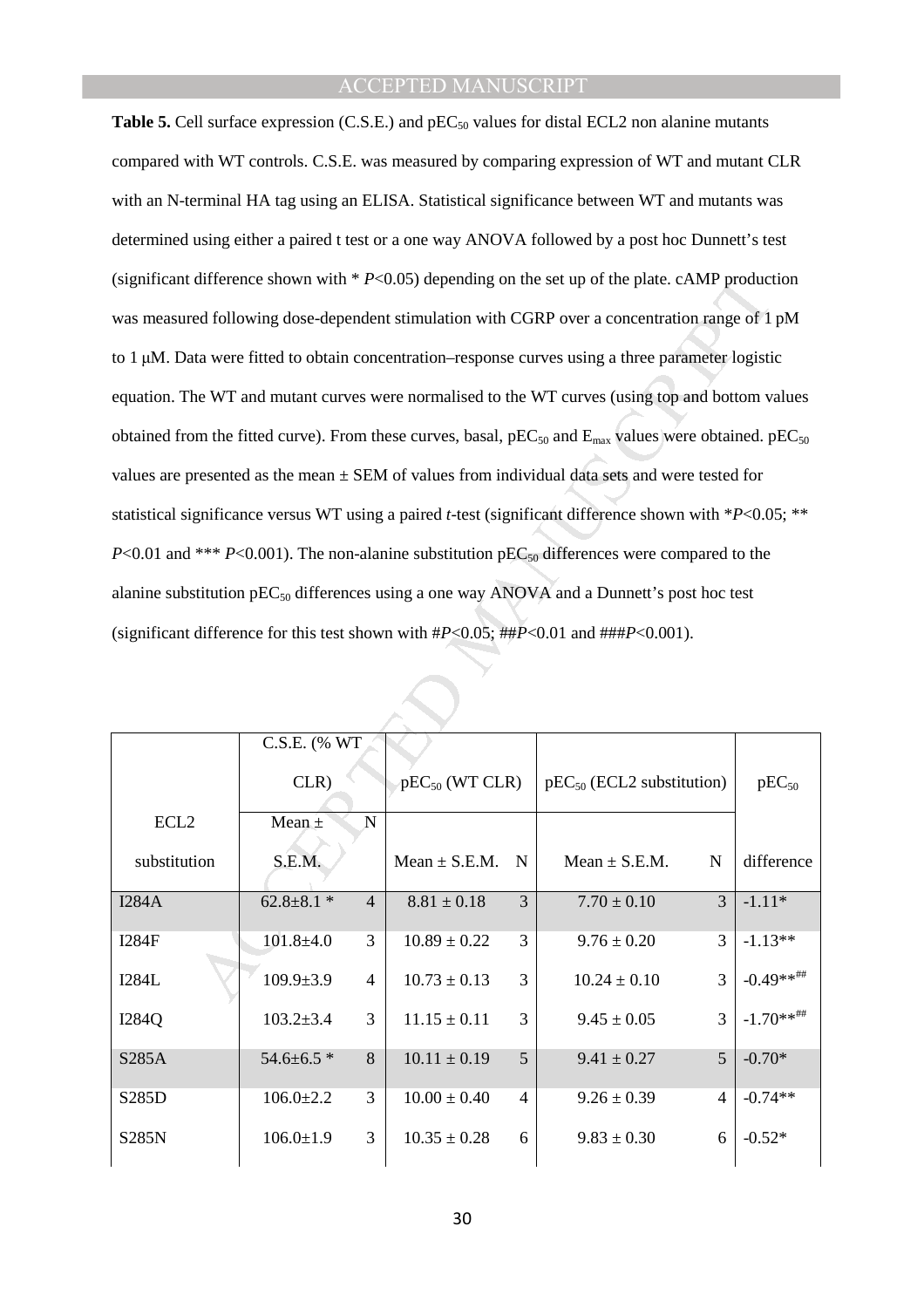|              |                 |                | <b>ACCEPTED MANUSCRIPT</b> |                |                  |                |                       |
|--------------|-----------------|----------------|----------------------------|----------------|------------------|----------------|-----------------------|
| S285T        | $94.3 \pm 5.8$  | 3              | $10.30 \pm 0.35$           | 5              | $9.96 \pm 0.36$  | 5              | $-0.34***$            |
| S285Y        | $95.6 \pm 4.4$  | 3              | $10.48 \pm 0.22$           | 3              | $9.12 \pm 0.29$  | 3              | $-1.36***$ #          |
| D287A        | $95.8 \pm 10.8$ | $\overline{4}$ | $9.30 \pm 0.42$            | $\overline{4}$ | $8.58 \pm 0.56$  | $\overline{4}$ | $-0.72*$              |
| D287E        | $104.6{\pm}2.6$ | 3              | $10.90 \pm 0.25$           | 3              | $10.70 \pm 0.18$ | 3              | $-0.20$               |
| D287L        | $94.1 \pm 2.7$  | 3              | $10.94 \pm 0.14$           | $\overline{4}$ | $10.53 \pm 0.13$ | $\overline{4}$ | $-0.41*$              |
| <b>T288A</b> | $94.2 \pm 2.3$  | 3              | $9.85 \pm 0.35$            | $\overline{4}$ | $8.46 \pm 0.28$  | $\overline{4}$ | $-1.39**$             |
| <b>T288D</b> | $94.1 \pm 2.9$  | 3              | $9.66 \pm 0.35$            | 3              | $7.35 \pm 0.30$  | 3              | $-2.31***$ ##         |
| <b>T288N</b> | $97.4 \pm 0.9$  | 3              | $10.15 \pm 0.55$           | $\overline{3}$ | $8.54 \pm 0.48$  | 3              | $-1.61**$             |
| <b>T288S</b> | $97.0 \pm 1.1$  | 3              | $9.90 \pm 0.49$            | $\overline{4}$ | $9.56 \pm 0.41$  | $\overline{4}$ | $-0.34**^{+\!+\!+\!}$ |
| <b>T288V</b> | $97.4 \pm 1.6$  | 3              | $10.36 \pm 0.26$           | 3              | $8.52 \pm 0.45$  | 3              | $-1.84*$              |
| L290A        | $83.2 \pm 7.4$  | 3              | $10.58 \pm 0.19$           | 3              | $9.72 \pm 0.17$  | 3              | $-0.86*$              |
| <b>L290N</b> | $83.7 \pm 2.8*$ | $\overline{4}$ | $10.87 \pm 0.05$           | $\overline{4}$ | $10.18 \pm 0.03$ | $\overline{4}$ | $-0.69***$            |
| L291A        | $103.7 + 4.1$   | 3              | $10.58 \pm 0.19$           | $\mathfrak{Z}$ | $9.93 \pm 0.23$  | 3              | $-0.65*$              |
| L291N        | $100.0 \pm 2.6$ | 3              | $10.88 \pm 0.04$           | 5              | $10.60 \pm 0.10$ | 5              | $-0.28**$             |
|              |                 |                |                            |                |                  |                |                       |
|              |                 |                |                            |                |                  |                |                       |
|              |                 |                |                            |                |                  |                |                       |
|              |                 |                |                            |                |                  |                |                       |
|              |                 |                |                            |                |                  |                |                       |
|              |                 |                |                            |                |                  |                |                       |
|              |                 |                |                            |                |                  |                |                       |
|              |                 |                |                            |                |                  |                |                       |
|              |                 |                |                            |                |                  |                |                       |
|              |                 |                |                            |                |                  |                |                       |
|              |                 |                |                            |                |                  |                |                       |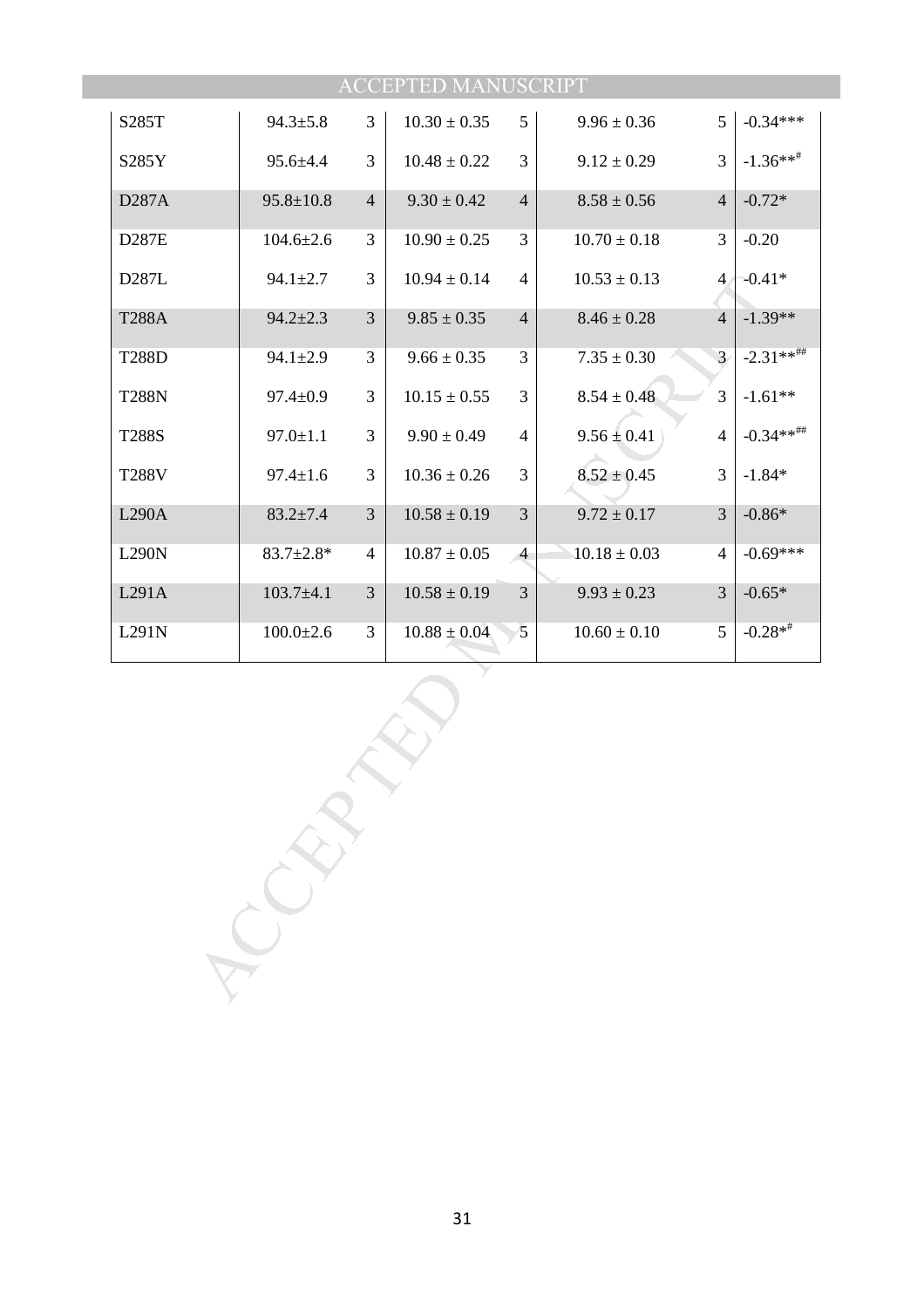## **Figure 1.**

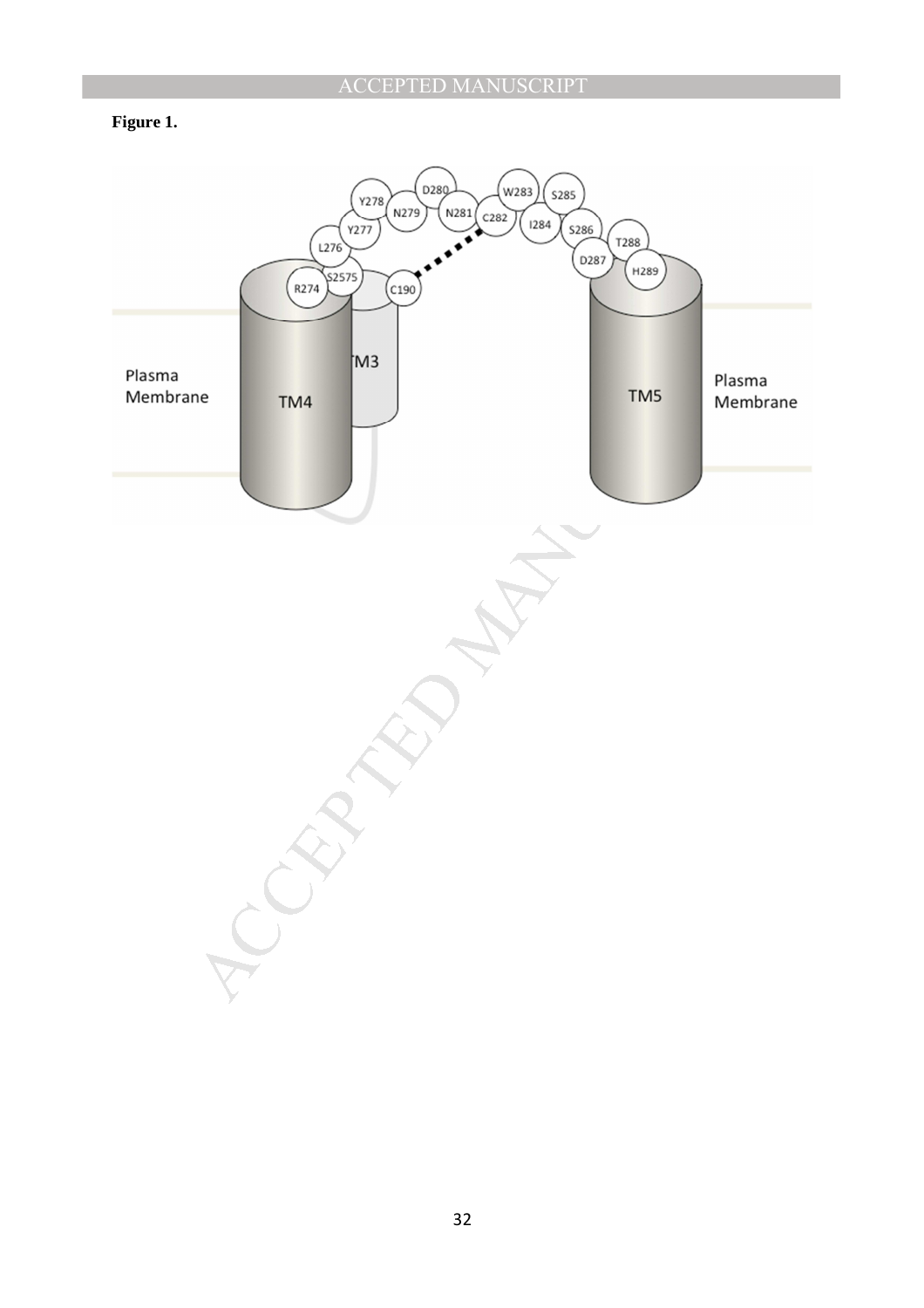

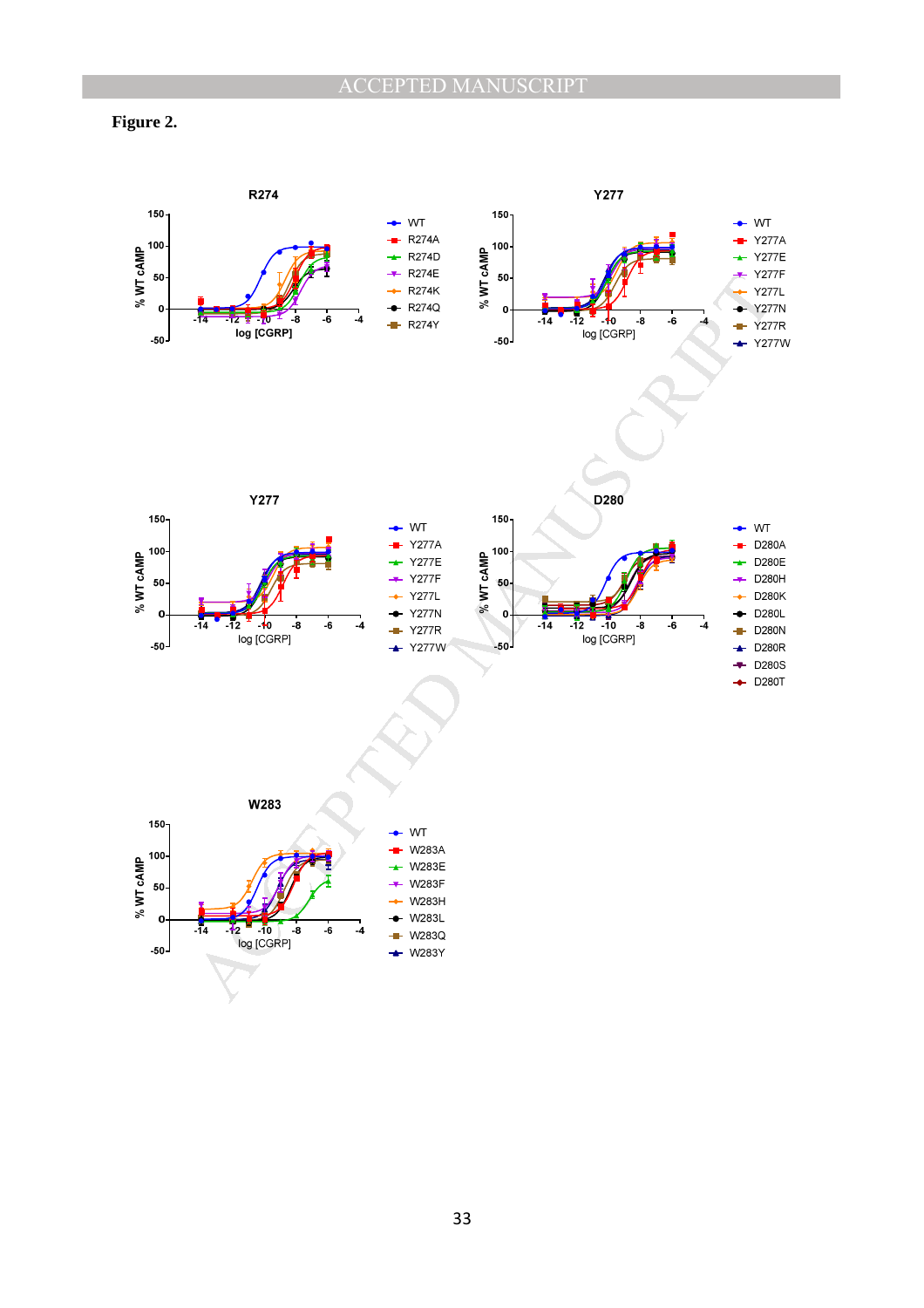

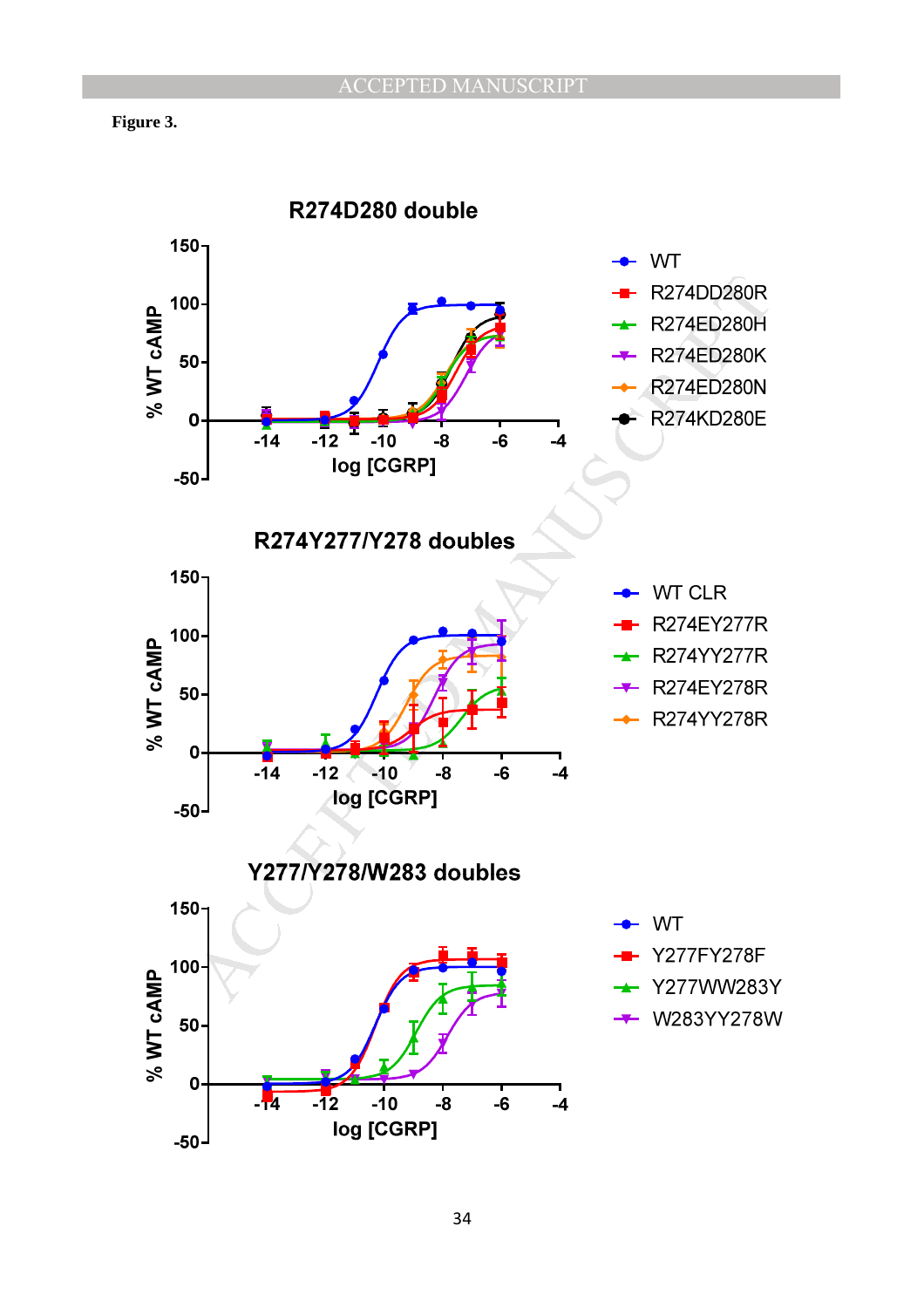### **Figure 4.**



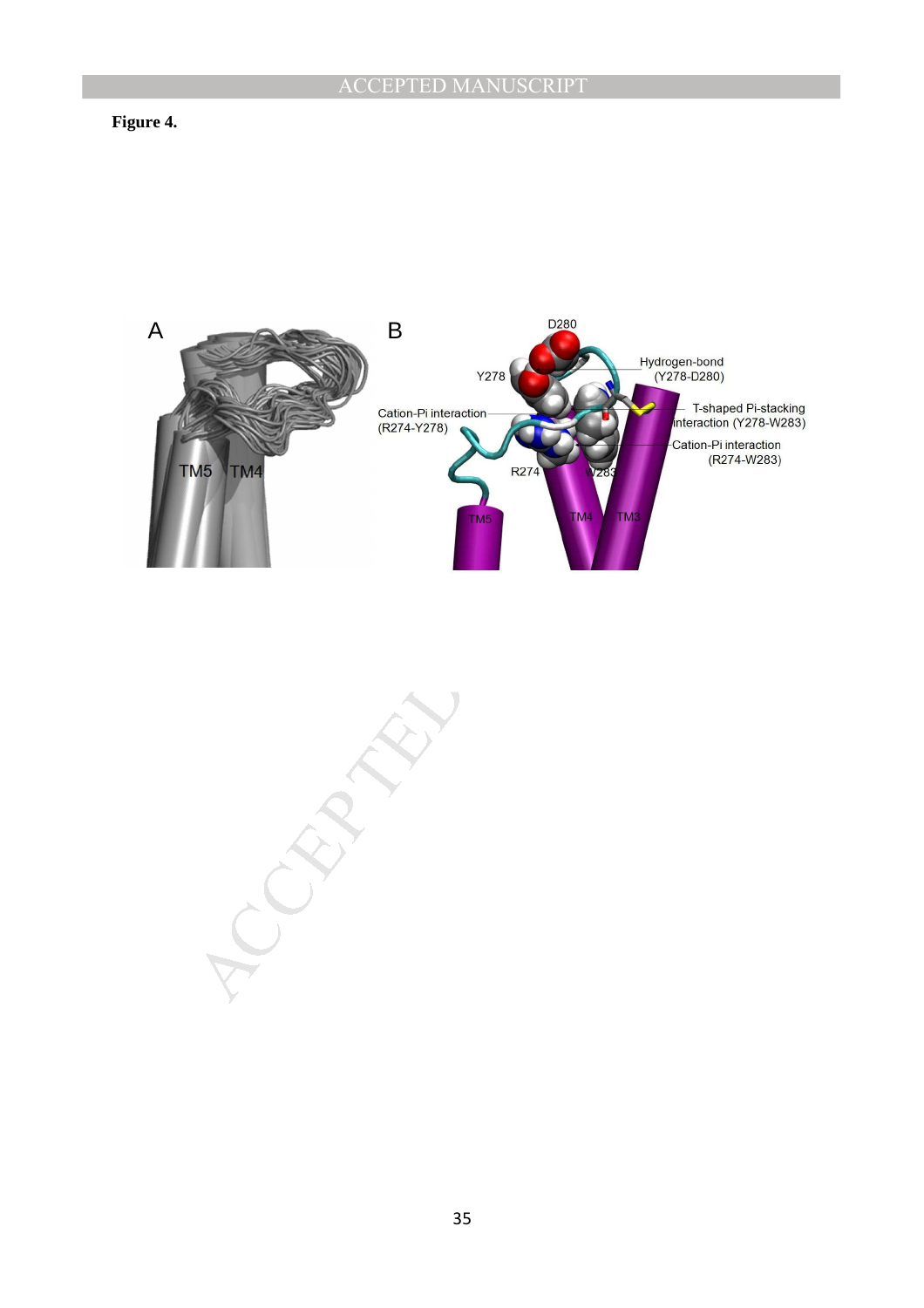## **Figure 5**

A.

|              |                         |                 |   |                     | 10 |  |  |  |       |  |     |  |               | 20 |  |  |                         |  |  |  |  |
|--------------|-------------------------|-----------------|---|---------------------|----|--|--|--|-------|--|-----|--|---------------|----|--|--|-------------------------|--|--|--|--|
| CALCR        | RAVYFNDNCWLSVET         |                 |   |                     |    |  |  |  |       |  |     |  |               |    |  |  |                         |  |  |  |  |
| CALRL        | RSLYYNDNCWISSDTH        |                 |   |                     |    |  |  |  |       |  |     |  |               |    |  |  | н                       |  |  |  |  |
| CRFR1        | KLYYDNEKCWFGKRPG        |                 |   |                     |    |  |  |  |       |  |     |  |               |    |  |  | $\overline{\mathsf{Q}}$ |  |  |  |  |
| <b>VIPR1</b> | RIHFEDYGCWDTINSS        |                 |   |                     |    |  |  |  |       |  |     |  | <b>LWW</b>    |    |  |  | Κ                       |  |  |  |  |
| PACR         | <b>RLYFDDTGCWDMNDS</b>  |                 |   |                     |    |  |  |  |       |  |     |  |               |    |  |  | K                       |  |  |  |  |
| <b>VIPR2</b> |                         | LYLEDTGCWDTNDHS |   |                     |    |  |  |  |       |  |     |  | <b>V PWWV</b> |    |  |  | R                       |  |  |  |  |
| GLP1R        | KYLY                    |                 |   | <b>EDEGCWTRNSNM</b> |    |  |  |  |       |  |     |  | <b>NYWI</b>   |    |  |  | R                       |  |  |  |  |
| GLP2R        | RAHLENTGCWTTNGNK        |                 |   |                     |    |  |  |  |       |  | K   |  | <b>I</b> WW   |    |  |  | $\overline{\mathsf{R}}$ |  |  |  |  |
| GLR          | <b>KCLFENVQCWTSNDNM</b> |                 |   |                     |    |  |  |  |       |  | G   |  | <b>FWW</b>    |    |  |  | R                       |  |  |  |  |
| <b>SCTR</b>  | RHFLEDVGCWDINANA        |                 |   |                     |    |  |  |  |       |  | SI. |  | <b>I WW</b>   |    |  |  | R                       |  |  |  |  |
| <b>GIPR</b>  | RYLYENTQCWE             |                 |   |                     |    |  |  |  | RNEVK |  | A   |  | I WW          |    |  |  | $\overline{\mathsf{R}}$ |  |  |  |  |
| PTH1R        | RATLANTGCWDLSSGN        |                 |   |                     |    |  |  |  |       |  |     |  | <b>KKW</b>    |    |  |  | Q                       |  |  |  |  |
| PTH2R        | RATLADARCWELSAGD        |                 |   |                     |    |  |  |  |       |  |     |  | <b>I KW I</b> |    |  |  | $\overline{\mathsf{Q}}$ |  |  |  |  |
| GHRHR        | <b>KLAFEDIACWDLDDTS</b> |                 |   |                     |    |  |  |  |       |  | P   |  | <b>YWW</b>    |    |  |  | l <mark>K</mark>        |  |  |  |  |
| ConsensusR+  |                         | L + E + I       |   | TGCWD+NDNS          |    |  |  |  |       |  |     |  | $A + W W$     |    |  |  | $\overline{\mathsf{R}}$ |  |  |  |  |
| <b>B.</b>    |                         |                 |   |                     |    |  |  |  |       |  |     |  |               |    |  |  |                         |  |  |  |  |
|              |                         |                 |   |                     |    |  |  |  |       |  |     |  |               |    |  |  |                         |  |  |  |  |
| N            |                         |                 | ග |                     |    |  |  |  |       |  |     |  |               |    |  |  |                         |  |  |  |  |

B.